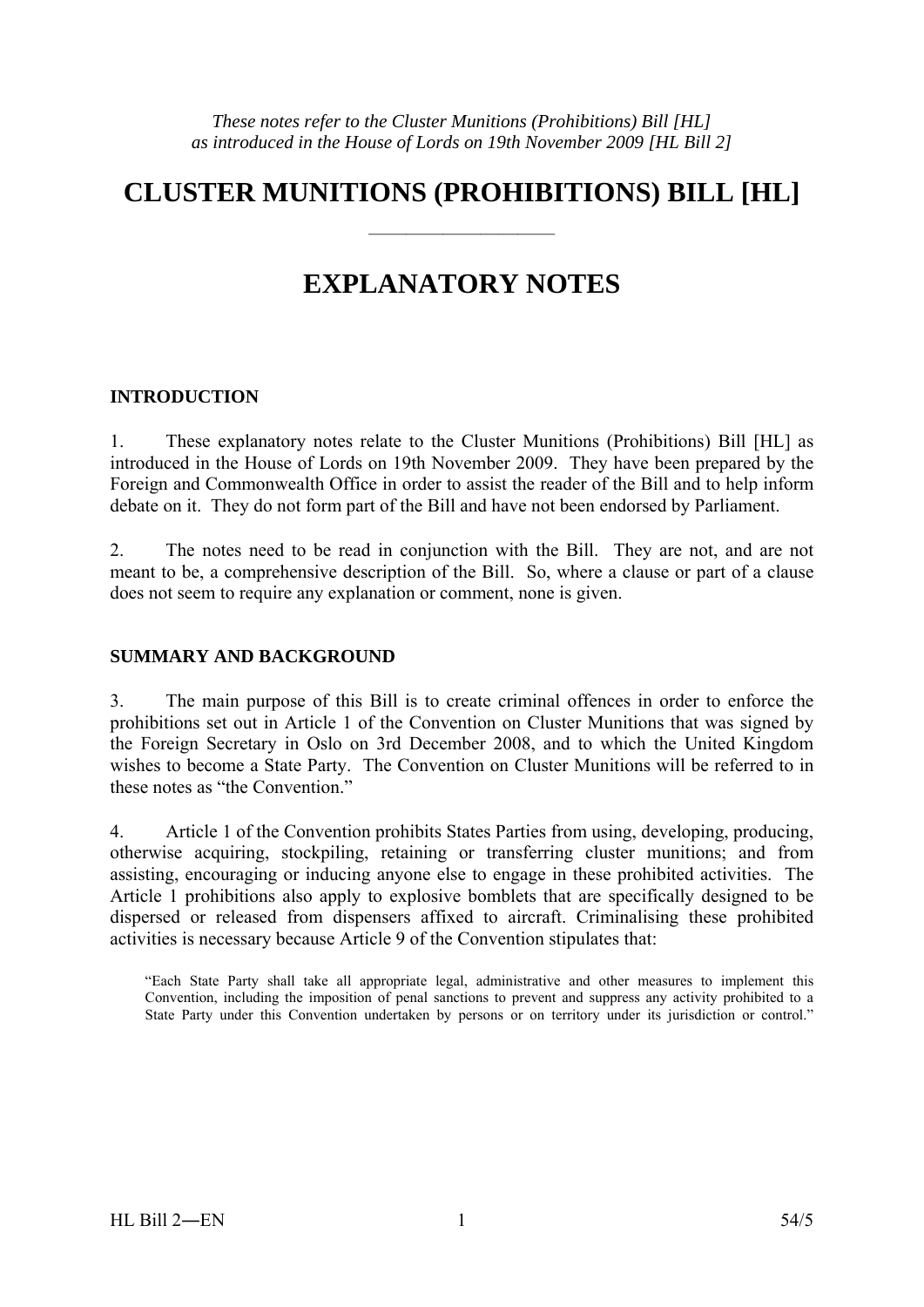# **OVERVIEW OF STRUCTURE**

5. The Bill consists of 34 clauses.

6. Clause 1 defines the prohibited munitions to which this Bill applies. Clauses 2 to 4 create and define the criminal offences for breaches of the prohibitions in Article 1 of the Convention, and make provision for the offences to have some extra-territorial effect. For those offences, clauses 5 to 9 provide defences for certain purposes permitted under the Convention. Clause 10 ensures that only an evidential burden of proof with respect to the defences is required of the defendant.

7. Clauses 11 to 19 are provisions for identifying prohibited munitions, and securing the removal, immobilisation and destruction of them; and for creating offences relating to interfering with or obstructing destruction.

8. Clauses 20 to 23 make provision for the production of information and records for the purposes of the Convention, the investigation of alleged offences, and disclosure of information. Clauses 24 to 26 make provision relating to proceedings for an offence under the Bill.

9. Clauses 27 to 34 are general provisions which include safeguards on powers of entry, a power to modify the Bill, how notices are served, the application of the Bill to the Crown and the extent of the Bill.

10. There are three Schedules to the Bill. Schedule 1 sets out definitions from Article 2 of the Convention to assist interpretation. Schedule 2 sets out the offences to which clause 9 (interoperability defence) applies. Schedule 3 contains minor and consequential amendments of other Acts.

# **TERRITORIAL EXTENT AND APPLICATION**

11. The Bill extends to England and Wales, Scotland and Northern Ireland. Provisions of the Bill may be extended by Order in Council to any of the Channel Islands, the Isle of Man or any British Overseas territory.

12. This Bill does not contain any provisions falling within the terms of the Sewel Convention. Because the Sewel Convention provides that Westminster will not normally legislate with regard to devolved matters in Scotland without the consent of the Scottish Parliament, if there are amendments relating to such matters which trigger the Convention, the consent of the Scottish Parliament will be sought for them.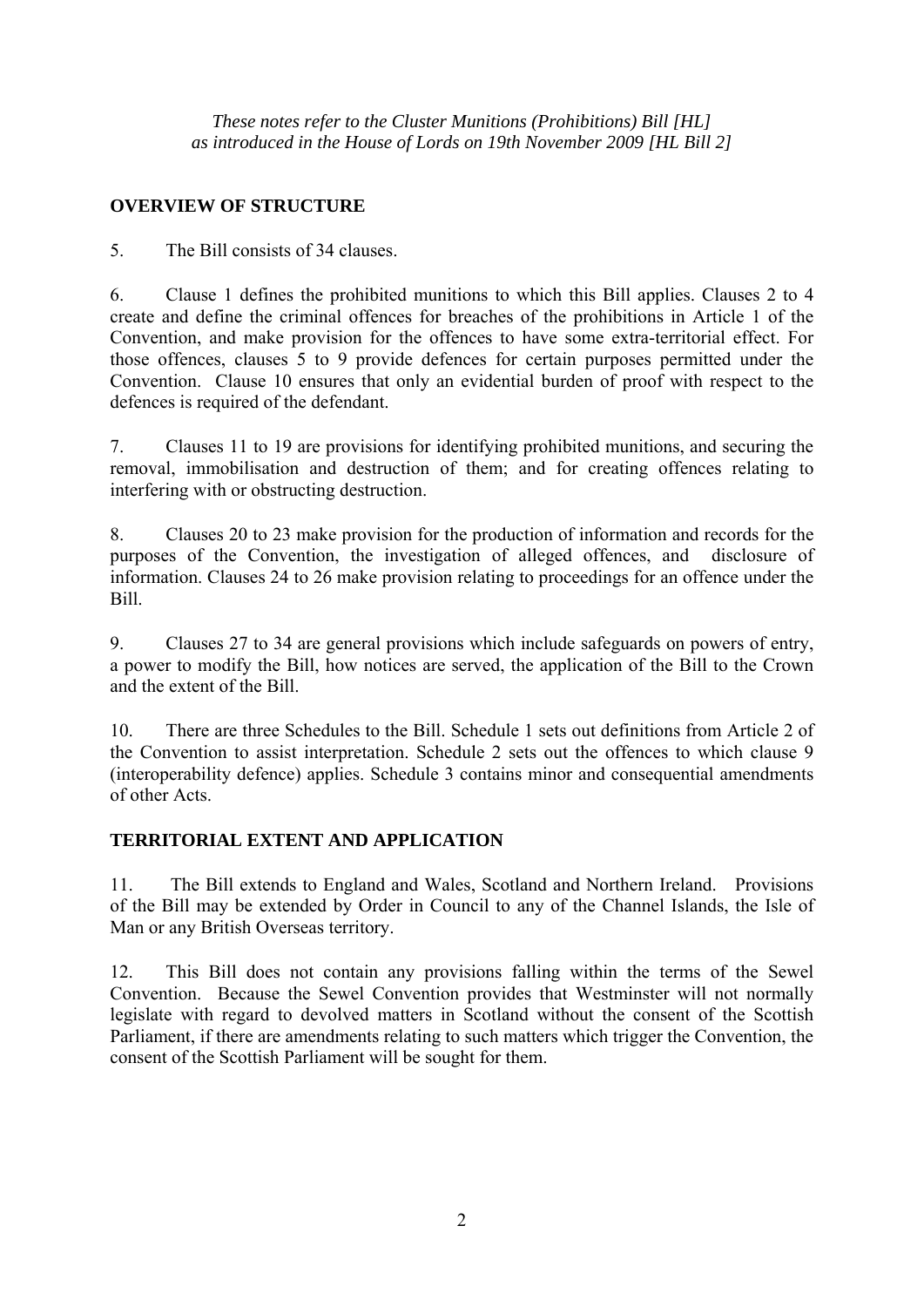# **COMMENTARY ON CLAUSES**

# **Clause 1: Munitions to which Act applies**

13. This sets out the munitions to which the Bill applies and provides definitions of the Convention and of munitions, including references to their definitions in the Convention as set out in Schedule 1 to the Bill.

# **Clause 2: Offences**

14. Clause 2 creates the criminal offences which are central to this Bill. The offences apply to breaches of the prohibitions set out in Article 1(1) of the Convention. These criminal offences are the penal sanctions required by Article 9 of the Convention set out in paragraph 4 above.

15. *Subsection (1)* makes it an offence for a person to use, develop or produce, acquire, possess or transfer prohibited munitions. It also makes it an offence to make arrangements under which another person either acquires or transfers a prohibited munition.

16. *Subsection (2)* makes it an offence for a person to assist, encourage or induce another to engage in any conduct mentioned in subsection (1).

17. *Subsection (3)* provides that an offence under this clause will be punishable on conviction on indictment with imprisonment for up to fourteen years or an unlimited fine, or both.

# **Clause 3: Meaning of acquisition and transfer**

18. This clause specifies the meaning to be given to "acquire" or "transfer" a prohibited munition.

19. *Subsection (2)* provides that a person acquires a prohibited munition if the person acquires it or enters into a contract to acquire it.

20. *Subsection (3)* defines what "transfer" of a prohibited munition means. Transferring means:

- disposing of it
- moving it into or out of the United Kingdom
- entering into a contract to dispose of it, or to move it into or out of the UK.

21. *Subsection (4)* defines the meaning of "acquire" as "buy, hire, borrow or accept as a gift", and defines "dispose" as "sell, let on hire, lend or give".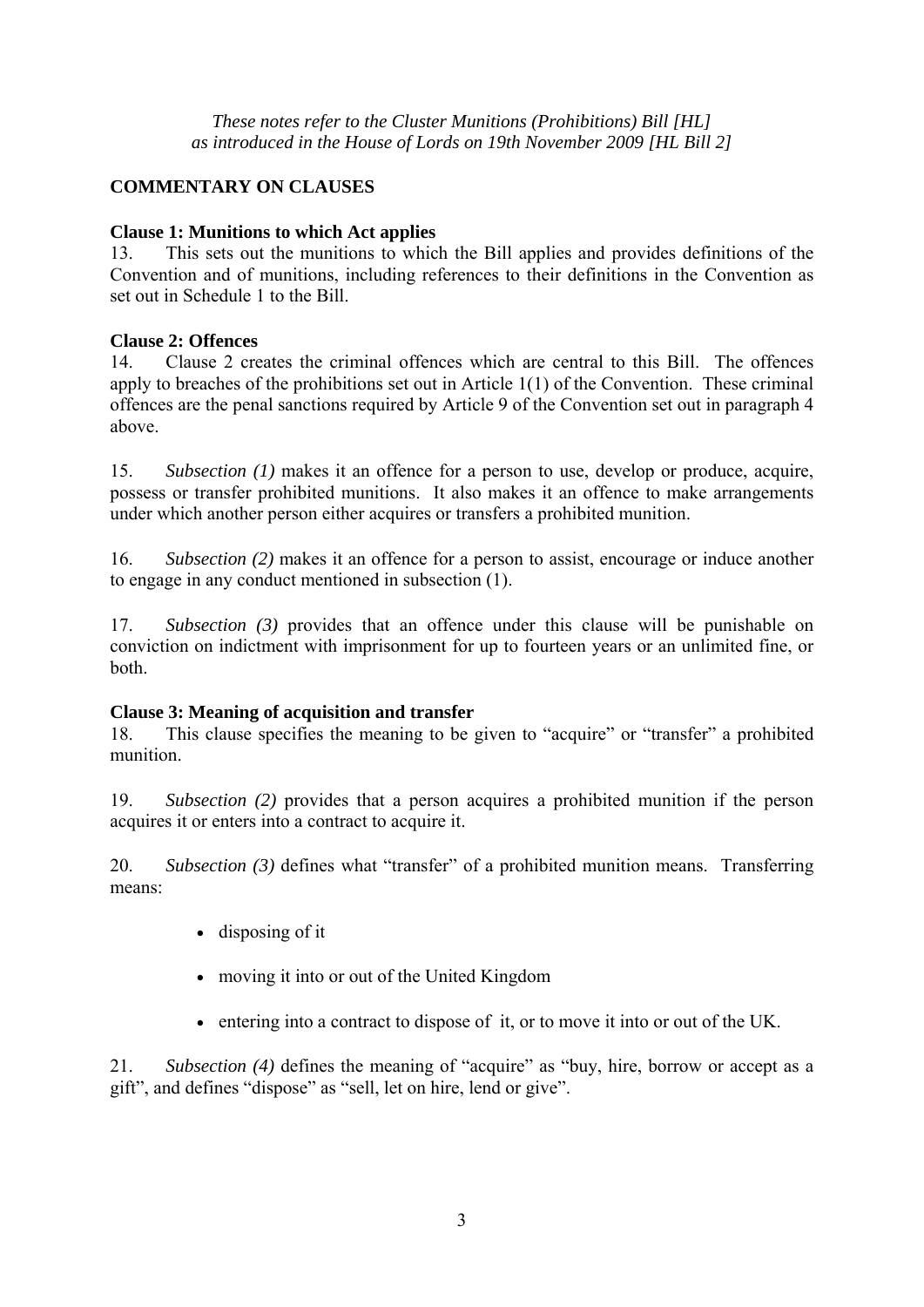22. Under *subsection (5)* a person who acquires or disposes of an interest in, or right over, land which contains cluster munition remnants is not taken to acquire or dispose of a prohibited munition.

23. *Subsection (6)* defines "cluster munition remnants" with reference to Schedule 1 and Article 2 of the Convention, as failed cluster munitions, abandoned cluster munitions, unexploded submunitions and unexploded bomblets.

# **Clause 4: Application of section 2**

24. Clause 4 defines where the offences in clause 2 apply. The conduct described in clause 2 would be an offence by anyone if it took place in the UK. It would also be an offence anywhere in the world if such conduct was by a UK national or a UK legal entity.

25. *Subsection (1)* specifies that the offences in clause 2(1) apply to conduct inside or outside the UK. *Subsection (2)* specifies that clause 2(2) applies to assistance, encouragement and inducements in the UK or elsewhere. They must be read in conjunction with *subsections (3)* and *(4)*.

26. Subsection (3) provides that clause 2(1) and (2) apply extraterritorially only to UK nationals and to legal entities formed under UK law, so that they would be liable to prosecution here for acts committed abroad in contravention of clause 2. This extraterritorial application is required by Article 9 of the Convention.

27. Subsection (4) provides that the offence in clause 2(2), of assistance, encouragement and inducement, applies regardless of whether the principal offence (the conduct assisted, encouraged or induced) takes place inside or outside the UK.

28. *Subsection (5)* enables application of clause 2 to be extended by Order in Council to acts done outside the UK by bodies incorporated under the law of any of the Channel Islands, the Isle of Man or any Overseas Territory. Natural persons from these places are likely to be covered by *subsection (6)*.

29. Subsection (6) defines the expression "UK national" so that it covers all individuals over whom the UK has jurisdiction on the basis of nationality in accordance with international law. The following are UK nationals:

(a) British citizens, including:

(i) British overseas territories citizens (persons whose British nationality derives from their connection with a United Kingdom Overseas Territory),

(ii) British Nationals (Overseas) (Hong Kong British Dependent Territory Citizens who registered before 1 July 1997 to become a British National (Overseas)),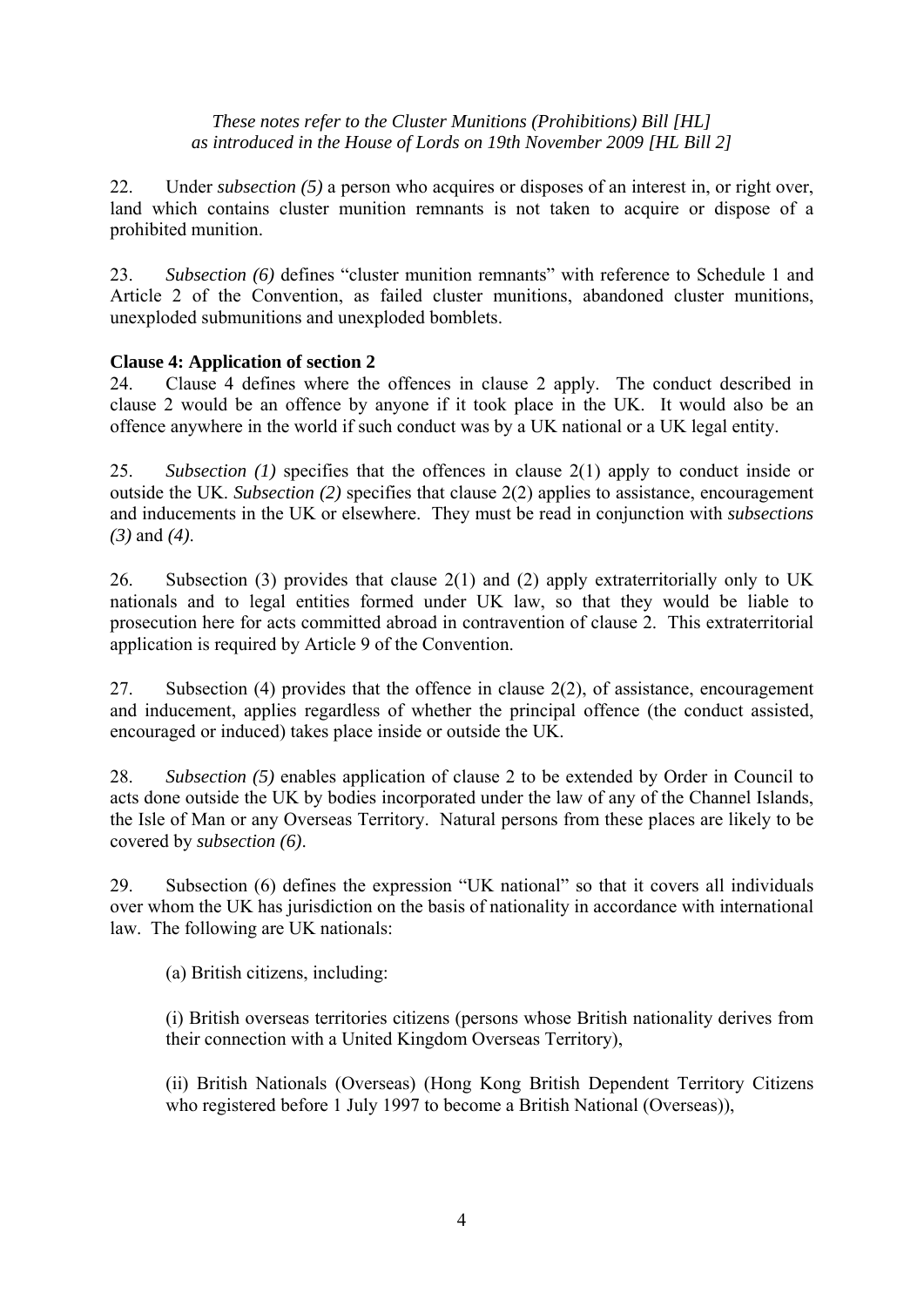(iii) British Overseas citizens (persons who were citizens of the UK and Colonies immediately before the commencement of the British Nationality Act 1981 and did not at commencement become British citizens or British Dependent Territories citizens),

(b) British subjects under the British Nationality Act 1981,

(c) British protected persons within the meaning of the British Nationality Act 1981 (that is, persons connected with British protectorates, British protected states or UK trust territories).

30. *Subsection (7)* provides that proceedings for an offence committed under clause 2 outside the UK may be taken in any convenient court in the UK and the offence may be treated as having been committed in any place in the UK. *Subsections (8)* and *(9*) deal with the operation of subsection (7) in Scotland*.*

# **Clause 5: Enabling destruction**

31. Under Article 3 of the Convention States Parties are obliged to destroy all their cluster munition stockpiles. This clause provides defences for prohibited conduct related to this stockpile destruction.

32. *Subsections (1)* to *(6)* provide defences for prohibited conduct in the cases of:

- possession of a prohibited munition for the purpose of enabling it to be destroyed (where a person is charged with an offence under clause  $2(1)(e)$ ) (see subsection (1))
- transferring a prohibited munition to enable it to be destroyed (where a person is charged with an offence under clause  $2(1)(f)$ ) (see subsection (2))
- making arrangements for transfer by another of a prohibited munition, to enable it to be destroyed (where a person is charged with an offence under clause  $2(1)(g)$  (see subsection (3))
- acquiring a prohibited munition, by means of a transfer for the purpose of enabling its destruction, for the same purpose (where a person is charged with an offence under clause  $2(1)(c)$  (see subsection (4))
- making arrangements for the acquisition by another person of a prohibited munition if at the time the arranger had reasonable cause to believe that the acquisition would be by a transfer for the purpose of enabling destruction, and the arrangements made were to enable the prohibited munition to be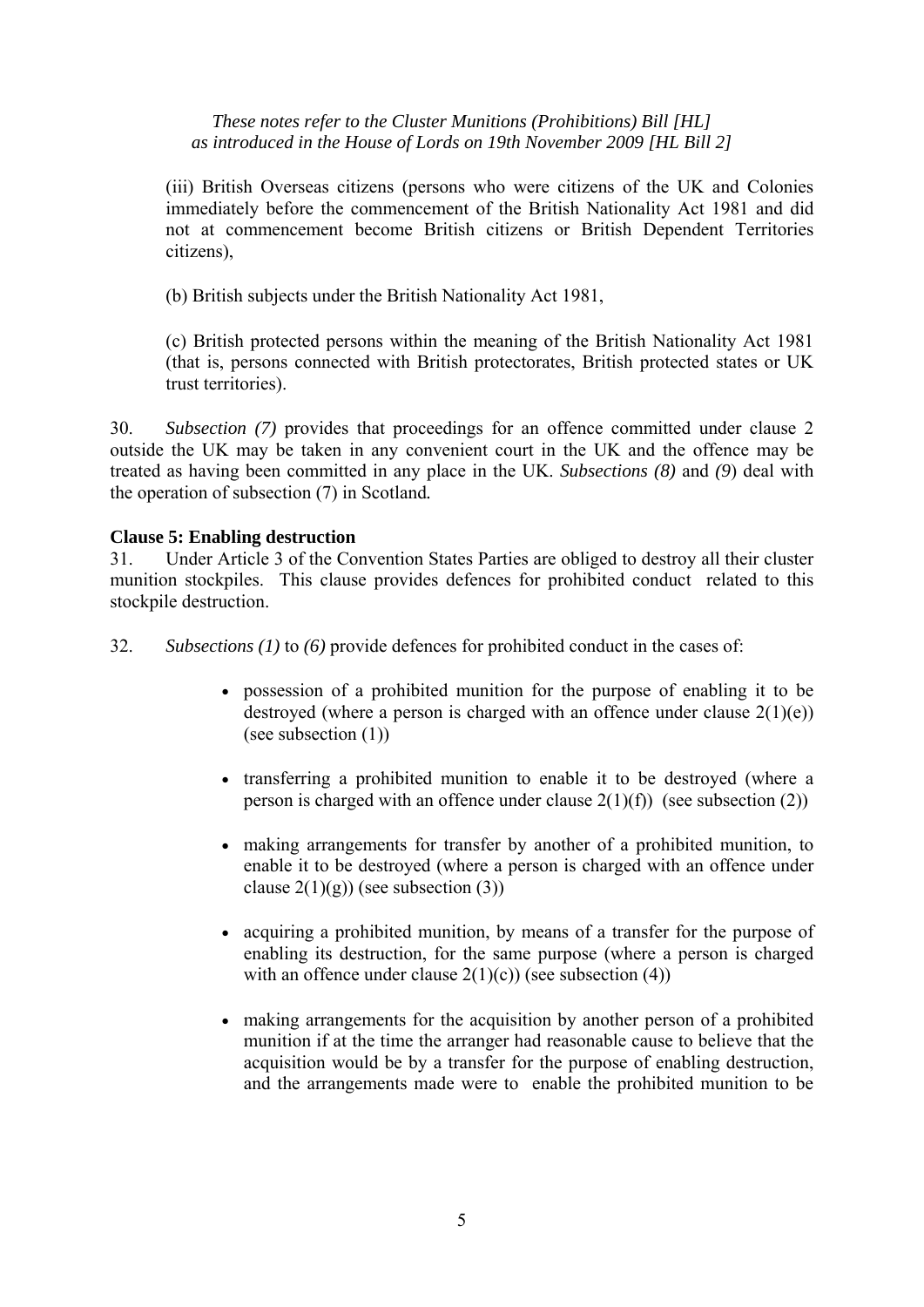destroyed (where a person is charged with an offence under clause  $2(1)(d)$ ) (see subsection (5))

• assisting, encouraging or inducing another person to engage in conduct mentioned in clause 2(1) if it was believed that other person would have had a defence relating to enabling the destruction of a prohibited munition under subsections (1) to (5) (where a person is charged with an offence under clause  $2(2)$ ) (see subsection  $(6)$ ).

# **Clause 6: Other purposes permitted by Convention**

33. Clause 6 reflects Article 3 of the Convention which provides for limited exceptions to the general prohibition on retention, acquisition and transfer for the purposes of developing detection, clearance and destruction techniques in relation to cluster munitions, explosive bomblets and explosive submunitions, training in such techniques and developing cluster munition counter-measures.

34. *Subsection (1)* provides a defence to the offence in clause 2(1)(e) of possessing a prohibited munition if the person charged can show that he possessed the prohibited munition with the intention that it would be used only for 'permitted purposes' (as defined in *subsection (8)*) and that the possession was in accordance with the terms of an authorisation given by the Secretary of State. *Subsection (2)* provides an equivalent defence in the case of the offence in clause 2(1)(f) of transferring a prohibited munition.

35. *Subsections (3)* to *(5)* make defences available to persons charged with the offences in clause  $2(1)(c)$ , (d) and (g) of acquiring a prohibited munition and making arrangements under which another acquires or transfers a prohibited munition. Again, the defendant must show an intention, at the time of the conduct in question, that the prohibited munition would be used only for permitted purposes. The defendant must also show that the transfer which led to the acquisition (clause  $2(1)(c)$  offence) or for which the defendant made arrangements (clause  $2(1)(g)$  offence) had been authorised by the Secretary of State or that the defendant had reasonable cause to believe that the acquisition would be by means of a transfer which had been authorised by the Secretary of State (clause 2(1)(d) offence).

36. *Subsection (6)* provides that a person charged under clause 2(2) with assisting, encouraging or inducing conduct mentioned in clause 2(1), will have a defence if they had reasonable cause to believe that the person assisted, encouraged or induced would have had a defence under subsections (1) to (5) to a charge against them.

37. The intent of *subsection (7)* is that the amount of prohibited munitions retained or acquired should not exceed the number necessary for permitted purposes.

38. Subsection (8) defines what are the permitted purposes for this clause: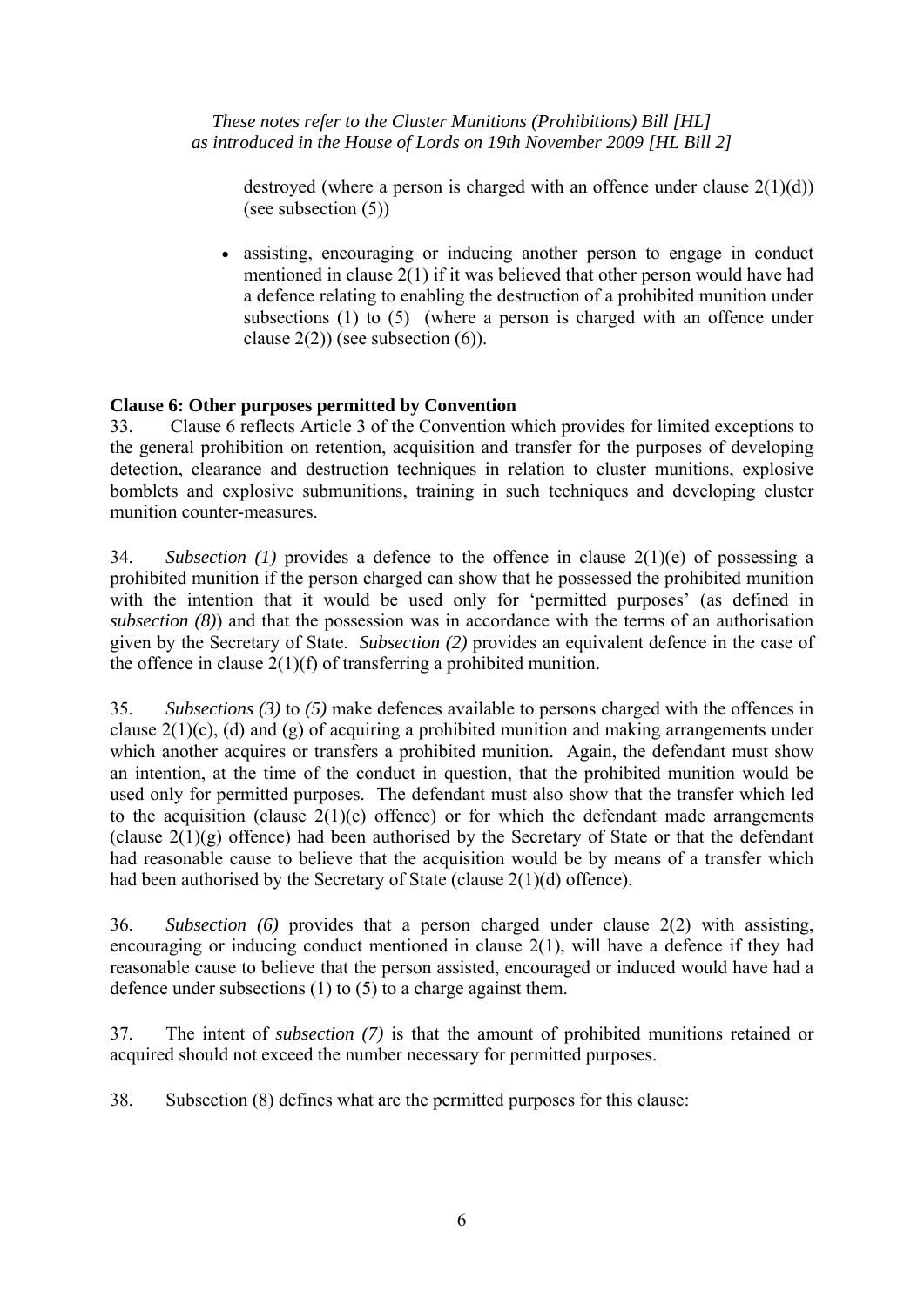- for development of techniques for the detection, clearance, and destruction of prohibited munitions and explosive submunitions;
- for training in those techniques;
- for development of counter-measures to be used against prohibited munitions and explosive submunitions;
- for any criminal proceedings or investigation in which the prohibited munition is or may be evidence: this includes proceedings and investigations overseas as well as in the UK.

39. *Subsection (9)* defines "explosive submunition" as having the same meaning as in the Convention:

"A conventional munition that in order to perform its task is dispersed or released by a cluster munition and is designed to function by detonating an explosive charge prior to, on or after impact."

40. *Subsection (10)* provides that this definition is set out in Schedule 1 to the Bill.

# **Clause 7: Defences relating to state of mind of defendant etc**

41. *Subsection (1)* provides that it is a defence for a person, when charged with an offence of using, acquiring, making arrangements for another to acquire, possessing, transferring or making arrangements for another to transfer a prohibited munition, to show that he did not know nor suspect, nor have reason to suspect, that the object in question was a prohibited munition.

42. *Subsection (2)* provides a defence to a charge of possession under clause 2(1)(e), if the defendant can show that he took all reasonable steps, as soon as reasonably practicable, after he first had knowledge or suspicion that the object was a prohibited munition to inform the Secretary of State or a constable or a member of the service police force (as defined in *subsection (5)*).

43. It is a defence under *subsection (3)* to a charge of possession of a prohibited munition if the defendant can show that he had no knowledge or suspicion, nor any reason for suspicion, that the object was a prohibited munition, until he became aware that the Secretary of State was exercising in relation to the prohibited munition a power conferred on him by the Bill.

44. Under *subsection (4)* where a person has been charged with an offence under clause 2(2) of the Bill, it is a defence if he can show that he had no knowledge or suspicion, nor reason to suspect, that the conduct he was encouraging, assisting or inducing related, or might relate, to a prohibited munition.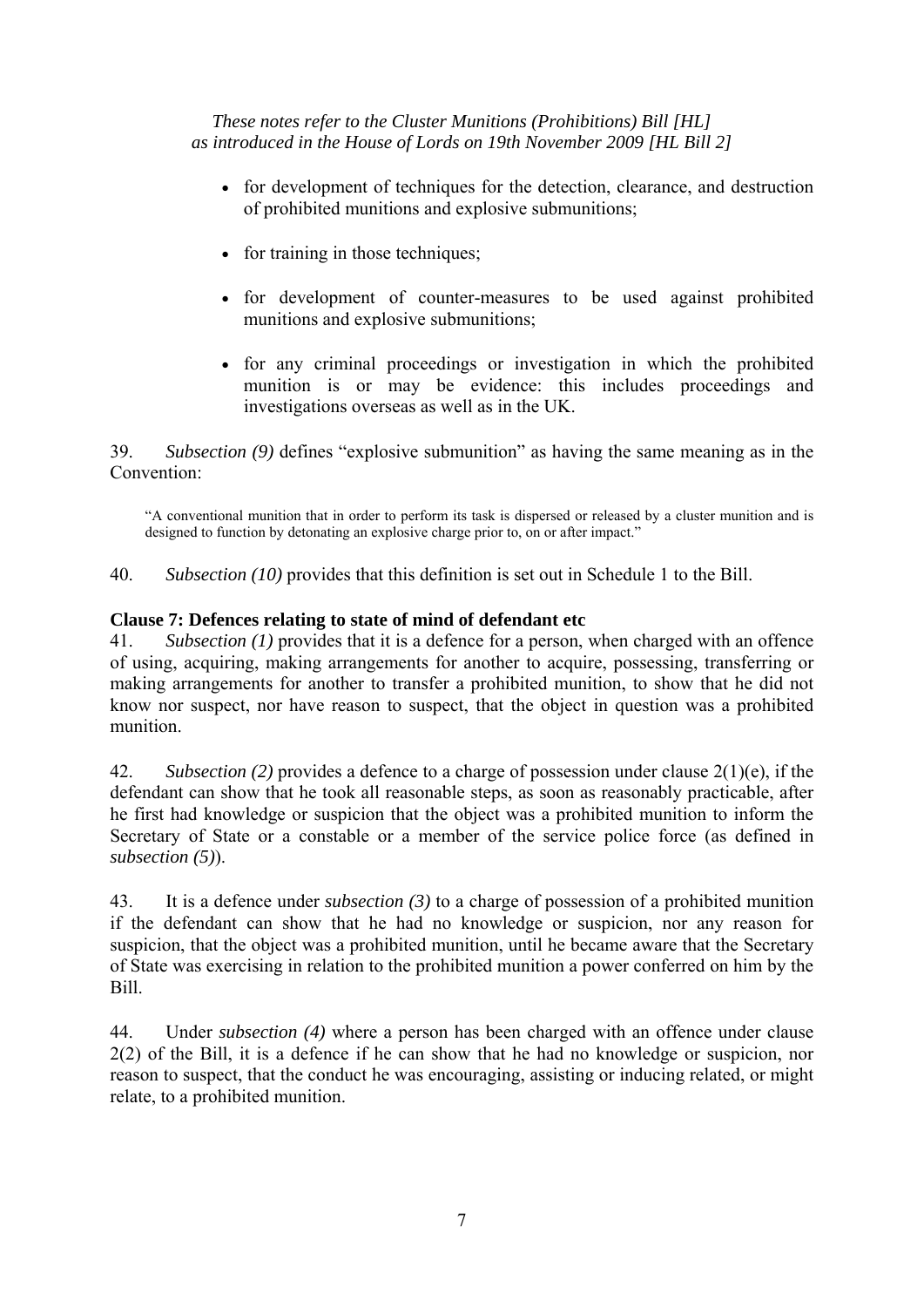# **Clause 8: Visiting forces**

45. This clause provides defences to members of a visiting force of a State not party to the Convention, or to persons working with that visiting force. It is a consequence of Article 21(3) of the Convention which states:

"Notwithstanding the provisions of Article 1 of this Convention and in accordance with international law, States Parties, their military personnel or nationals, may engage in military cooperation and operations with States not party to this Convention that might engage in activities prohibited to a State Party."

46. Clause 30(3) defines a State Party as a State which has ratified, accepted or approved the Convention, or has acceded to it, and either the Convention is in force in relation to that State or the State is applying Article 1 of the Convention on a provisional basis until the Convention enters into force for it. Conversely, for the purposes of clause 8 a State not party to the Convention is one that does not meet these criteria.

47. *Subsection (1)* affords to members of a visiting force of a State not party to the Convention, or persons working with such a force, a defence to a charge of having a prohibited munition in their possession on UK territory. *Subsection (2)* affords only to members of the visiting force a defence to a charge of being involved in the movement or contracting for the movement of prohibited munitions into or out of the UK. This means that no person working with a visiting force will be able to move, or enter into a contract to move, a prohibited munition into or out of the UK without incurring criminal liability. *Subsection (3)* affords to members of a visiting force or persons working with them a defence to a charge of making arrangements under which a member of a visiting force either moves or contracts to move a prohibited munition into or out of the UK.

48. In relation to the offences of possession or movement, the defence is only available if these activities were in accordance with the terms of an authorisation given to the State not party to the Convention by the Secretary of State. In relation to the offence of arranging a transfer by another person, this defence is only available to the arranger if they had reasonable cause to believe the transfer would be in accordance with the terms of an authorisation given to the State not party to the Convention by the Secretary of State.

49. *Subsection (4)* provides a defence to the offence of assisting, encouraging or inducing another person to engage in prohibited conduct if, at the relevant time, the person providing the assistance, encouragement or inducement was a member of a visiting force of a State that was not a party to the Convention or was working with such a force, and had reasonable cause to believe that the other person would have a defence under subsections (1) to (3).

50. *Subsection (5)* defines which persons are considered to be "working with a visiting force"; it covers contractors or others assisting the visiting force in any way.

51. *Subsection (6)* provides, by reference to the Visiting Forces Act 1952, definitions of "visiting force" and "member" of a visiting force.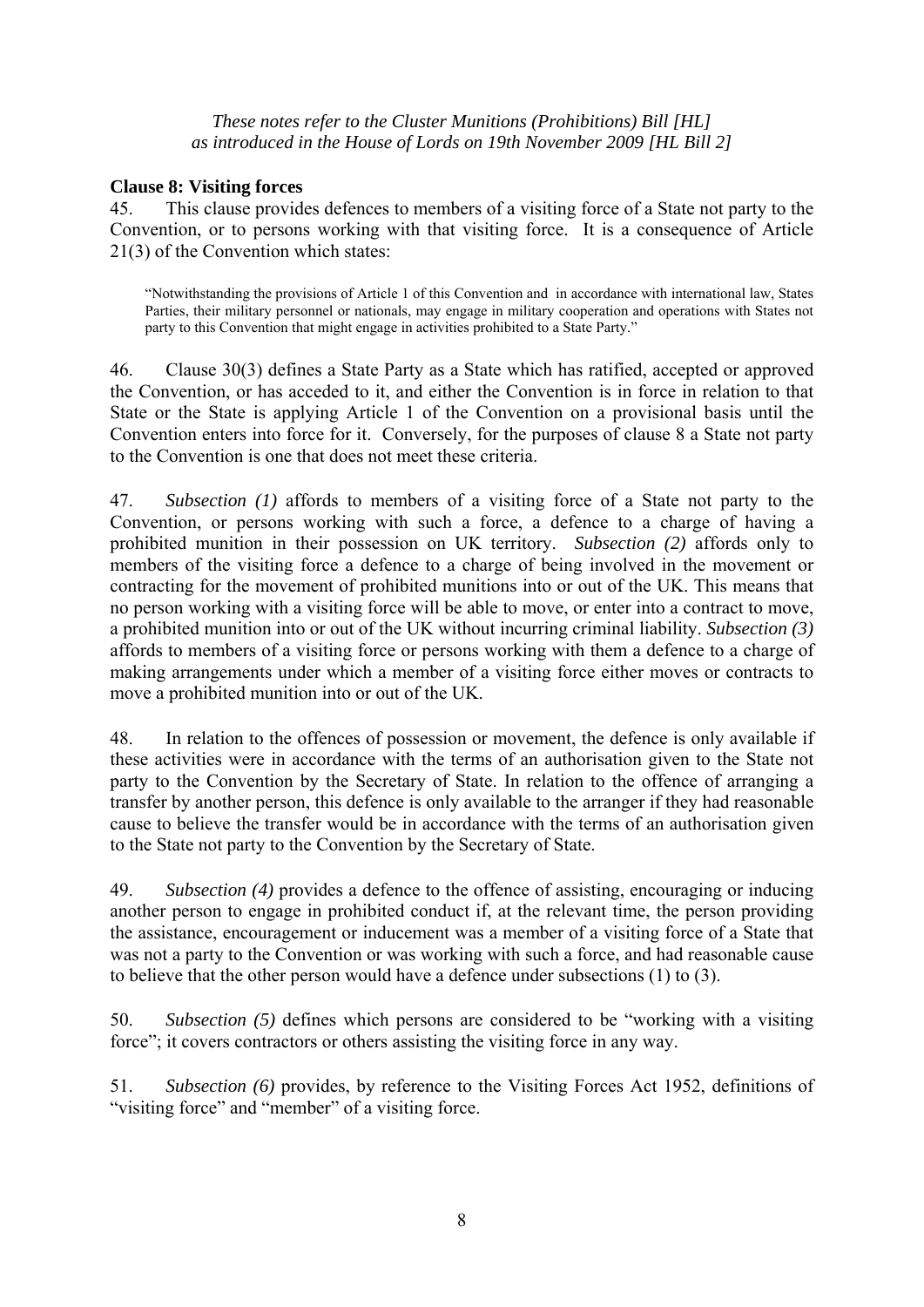#### **Clause 9: International military operations and activities**

52. This clause provides defences for persons involved in conduct that takes place in the course of certain international military co-operation and operations with States not party to the Convention. This defence will be referred to in these notes as "the interoperability defence."

53. The intent of the interoperability defence is to give effect to Article 21(3) of the Convention which is quoted in paragraph 45 above. Article 21(4) of the Convention qualifies Article 21(3) by stipulating that:

"Nothing in paragraph 3 of this Article shall authorize a State Party:

- (a) To develop, produce or otherwise acquire cluster munitions;
- (b) To itself stockpile or transfer cluster munitions;
- (c) To itself use cluster munitions; or
- (d) To expressly request the use of cluster munitions in cases where the choice of munitions used is within its exclusive control."

54. *Subsection (1)* provides a defence (the interoperability defence) to a person charged with any offence specified in Schedule 2, paragraphs 1 to 6. Paragraphs 7 and 8 of Schedule 2 set out limits to the application of the defence in the case of offences relating to the use and transfer of prohibited munitions and offences relating to conduct by visiting forces (see *subsection (6)*). The interoperability defence is not available, in accordance with Article 21(4) of the Convention, if a person is charged with the offence of: using a prohibited munition; developing or producing a prohibited munition; acquiring a prohibited munition; making arrangements under which another person acquires a prohibited munition; or transferring a prohibited munition. For the interoperability defence to apply the conduct must be in the course of or for the purposes of an international military operation or an international military co-operation activity as defined in *subsections (2)* and *(3).* This reflects Article 21(3) of the Convention.

55. Subsection (2) defines an "international military operation" as any military operation involving members of UK armed forces and the armed forces of one or more other States where at least one of the other States is not a party to the Convention which involves (or might involve) conduct by armed forces of a State not a party to the Convention, or by persons under its authority, that, if it was done by armed forces of a State which is a party to the Convention, or by persons under its authority, would contravene the Convention.

56. Subsection (3) defines "an international military co-operation activity" as any activity, other than a military operation, involving the UK and another State or States in which their governments co-operate for purposes related to the defence or the armed forces of either the UK or any of those States where at least one of the other States is not party to the Convention which involves (or might involve) conduct by armed forces of a State not a party to the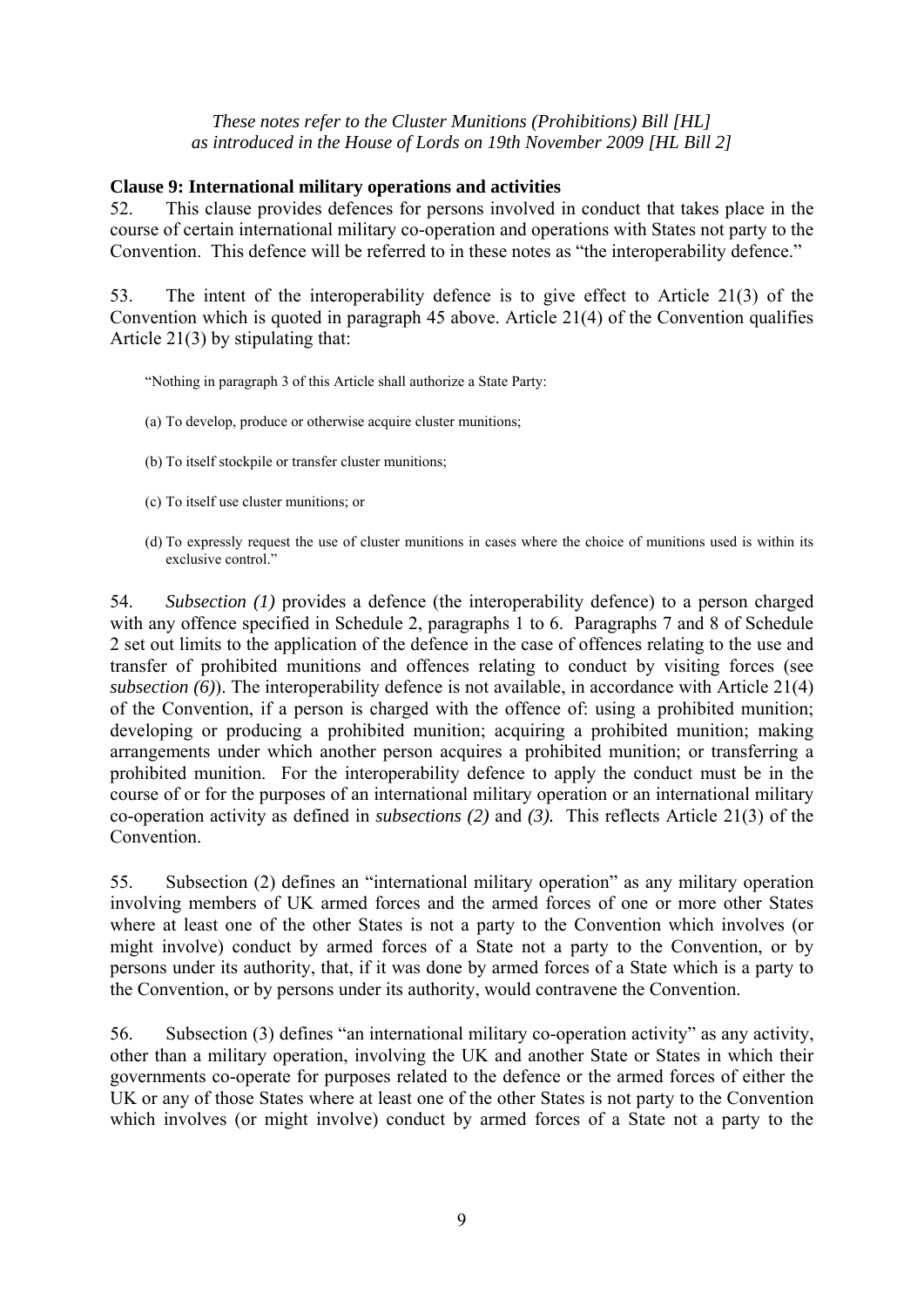Convention (or by persons under its authority) that, if it were done by armed forces of a State which is a party to the Convention or by persons under that State's authority, would contravene the Convention.

57. *Subsections (4)* and *(5)* provide that, if a question arises in any judicial or similar proceeding as to whether subsection (2)(a) or (3)(a) applies the certificate of the Secretary of State about any fact relating to the question will be conclusive evidence of that fact so far as the Court or tribunal is concerned.

58. For the purposes of this clause "Her Majesty's armed forces" is to be given the same meaning as that given in the Armed Forces Act 2006 (s*ubsection (7)*). Subsection (7) also provides that a "military operation" includes any operation by a navy or an air force.

#### **Clause 10: Supplementary provision: evidential burden and authorisations**

59. The main purpose of this clause is to clarify that the burden of proof on the accused to raise an issue for the defence is an evidential burden only.

60. *Subsections (1)* and *(2)* provide that where an accused puts forward evidence in support of a defence, if the defence evidence is such that it raises an issue in favour of the defence, the Court must take the defence to be established unless the prosecution proves beyond reasonable doubt that it is not.

61. *Subsection (3)* provides that, for the purposes of clause 6 (permitted purposes) and clause 8 (visiting forces), authorisations given by the Secretary of State before the Bill enters into force will have the same effect as those given on or after the Bill enters into force.

# **Clause 11: Suspicious objects**

62. The purpose of this clause is to ensure that whilst information is being collected to establish the nature of any object suspected to be a prohibited munition, the person in possession of the suspected prohibited munition does not let it out of their possession. This is achieved by conferring a power on the Secretary of State to issue a notice requiring the person who has the suspected prohibited munition in his possession to retain the suspected prohibited munition until a specified date.

63. *Subsection (1)* describes the conditions under which this section will apply. The Secretary of State must have grounds to suspect that an object is a prohibited munition and it must also appear that the persons in possession of the object would not have a defence under clause 5 or 6 (possession for destruction or permitted purposes), if charged with the offence of possession under subsection (1)(e) of clause 2.

64. *Subsection (2)* states upon whom the Secretary of State may serve a notice. This is both the person who appears to have physical possession of the object, and any other person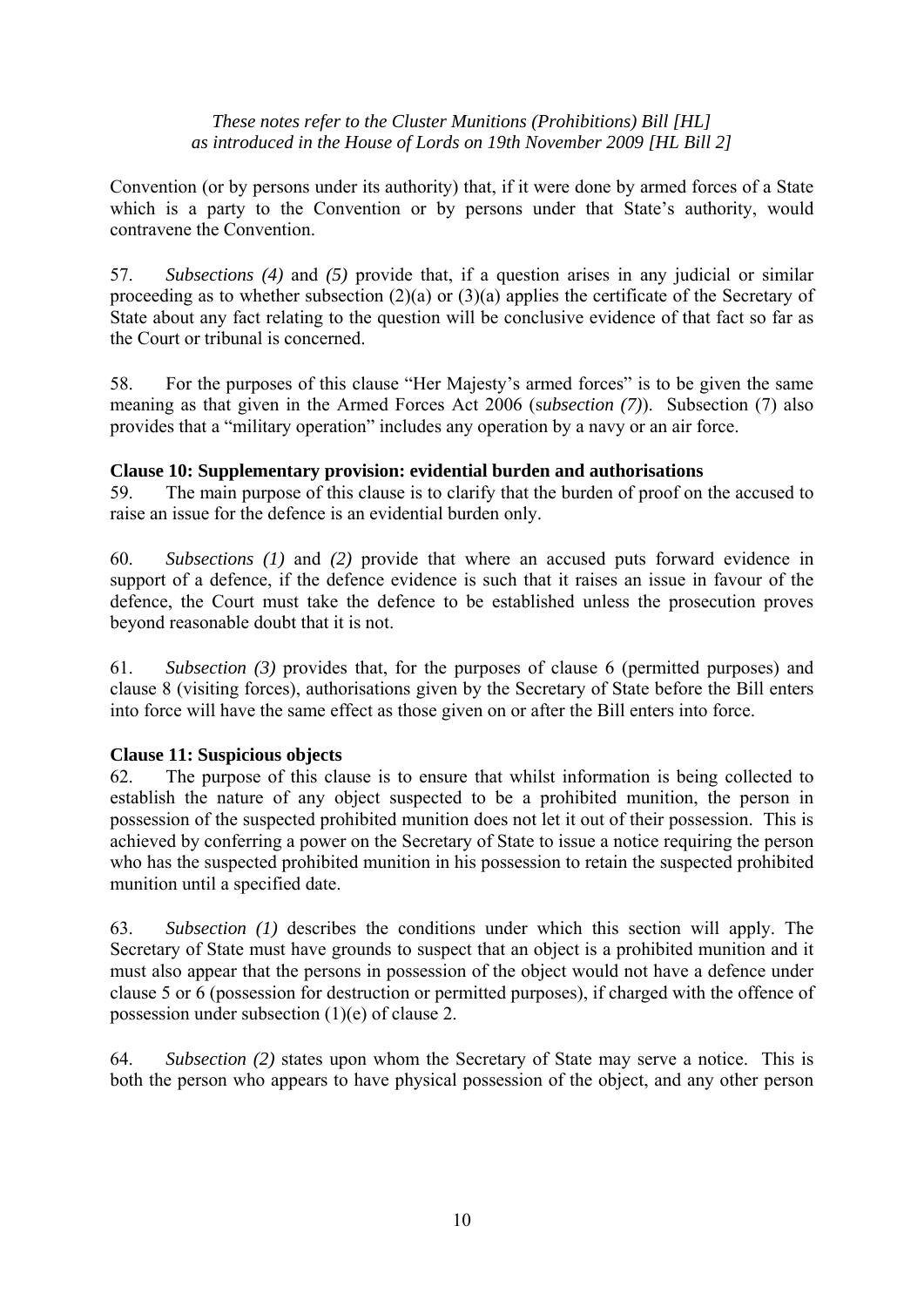who the Secretary of State believes may be materially affected if the object were destroyed; for example, the owner of the object.

65. *Subsection (3)* stipulates what the notice must include. S*ubsection (4)* provides that a person who has possession of the object when the notice is served must retain it for the period specified in the notice.

66. *Subsection (5)* makes provision for any person served with a notice to object by claiming that either the object is not a prohibited munition, or that the persons who have the object in their possession would have a defence under clause 5 or 6 if charged with an offence of possession (possession for destruction or permitted purposes). The persons making the case may include not only the person who has the object in their possession, but any person who was served with a notice because they were understood to be materially affected: they may have relevant information to put forward about another person's possession.

# **Clause 12: Power to enter premises and search for prohibited munitions**

67. The purpose of this clause is to provide a procedure whereby persons authorised by the Secretary of State can obtain access to premises and search for prohibited munitions in cases where there is reasonable cause to believe there are prohibited munitions present.

68. The term "premises" is defined in clause 30 and includes land, moveable structures, vehicles, vessels, aircraft and hovercraft.

69. *Subsection (1)* stipulates the conditions which the Secretary of State must have reasonable cause to believe are satisfied before authorising a person to enter and search premises. The conditions referred to as A to C are set out in *subsections (3), (4)* and *(5)* respectively. The conditions to be satisfied are:

- Condition A: that there is a prohibited munition present on the premises.
- Condition B: the persons in possession of the prohibited munition would not have a defence under clause 5 or 6 (possession for destruction or permitted purposes).
- Condition C: that the public has access to the premises, or the occupier of the premises consents to the premises being entered and searched.

70. *Subsection (2)* stipulates the conditions under which a justice of the peace may issue a warrant authorising persons acting under the authority of the Secretary of State to enter and search premises. The justice of the peace must be satisfied, based on information given on oath, that there is reasonable cause to believe that a prohibited munition is present on the premises and that the persons in possession of the prohibited munitions would not have a defence under clause 5 or 6. This power is necessary for authorising access to private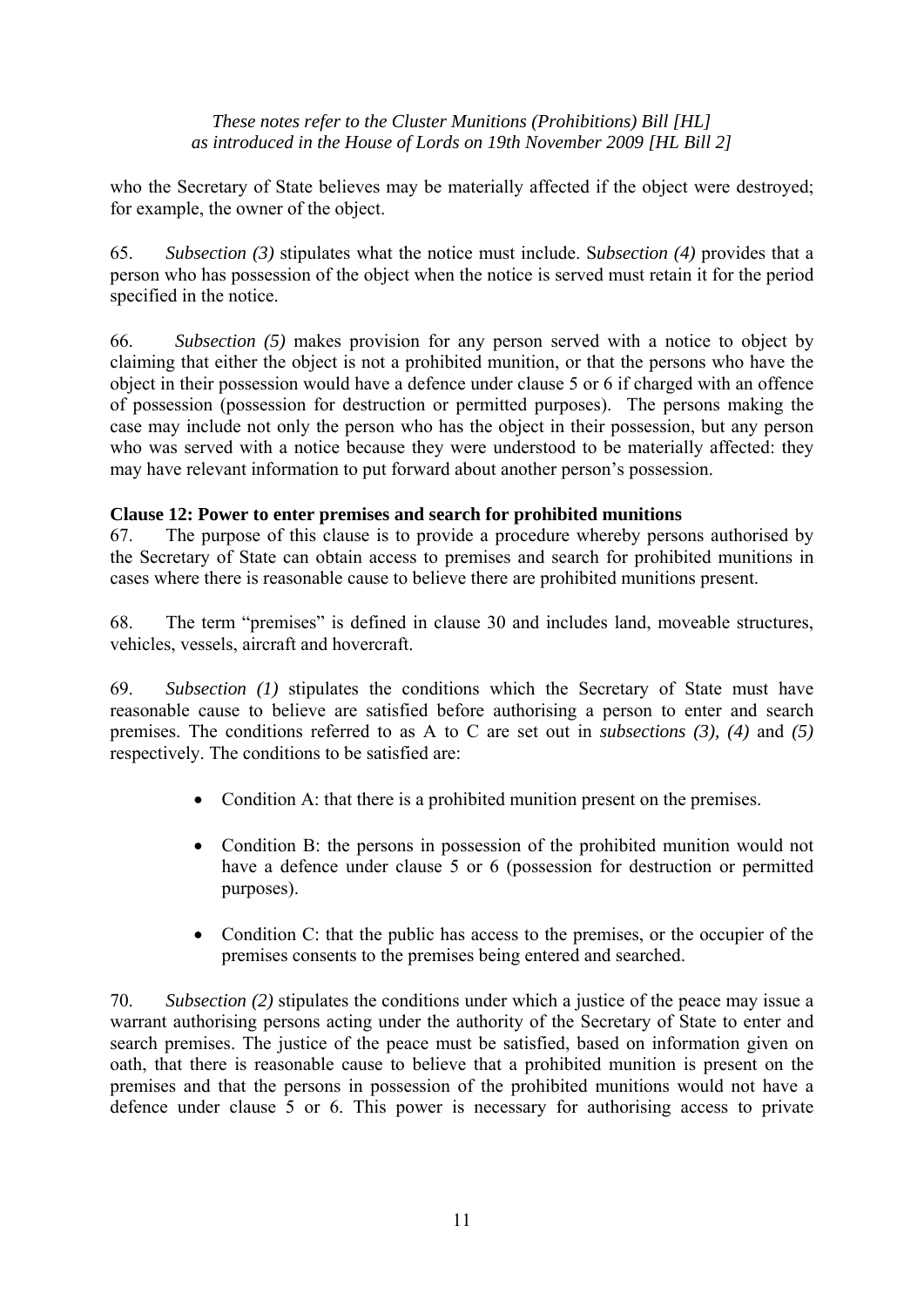premises when the occupier does not consent to entry and search i.e. where only conditions A and B are met, not condition C.

71. The effect of s*ubsection (6)* is that the use of the powers of entry and search in subsections (1) and (2) does not depend on first serving a notice under clause 11. *Subsection (7)* provides that any person acting under the authority of the Secretary of State can apply for a warrant and the application must specify the relevant premises. *Subsection (8)* provides that a warrant can authorise entry on only one occasion.

72. Under s*ubsection (9)* the warrant can be executed by anyone authorised by the Secretary of State during the period of one month from the date of issue.

73. *Subsection (10)* addresses how in their application to Scotland the references to "justice of the peace" and "information on oath" in subsection (2) should be interpreted.

# **Clause 13: Removal or immobilisation of prohibited munitions**

74. This clause confers powers on persons authorised by the Secretary of State to either remove any prohibited munition found as the result of the powers of entry conferred by clause 12 for the purposes of destruction or leave it in place forbidding anyone to interfere with it or move it within a specified period.

75. Under s*ubsection (1)* the persons authorised by a warrant under clause 12(2) to enter the premises may use force, if necessary, to enter the premises.

76. *Subsection (2)* enables the persons entering under a warrant or under an authorisation issued by the Secretary of State to take with them other people and such equipment as appear necessary, if for example it is expected that this object will be large and difficult to handle, or dangerous.

77. Under s*ubsection (3)* the person entering under a warrant or under an authorisation issued by the Secretary of State may make safe any prohibited munition found. *Subsection (7)* defines what is "safe" for the purposes of this clause. The prohibited munition is made safe by preventing it from being an immediate danger, but without it being destroyed.

78. Where in the course of an authorised search, a prohibited munition is found, the authorised person may also under *subsection (4)* seize and remove the prohibited munition, if it is reasonably practicable to do so. If it is not reasonably practicable to remove it, they can affix a notice either on the prohibited munition itself or in a conspicuous position near it. Subsection (4)(b) stipulates that this notice should state that the prohibited munition is not to be moved or interfered with before a specified date. The notice itself is also not to be interfered with before the specified date.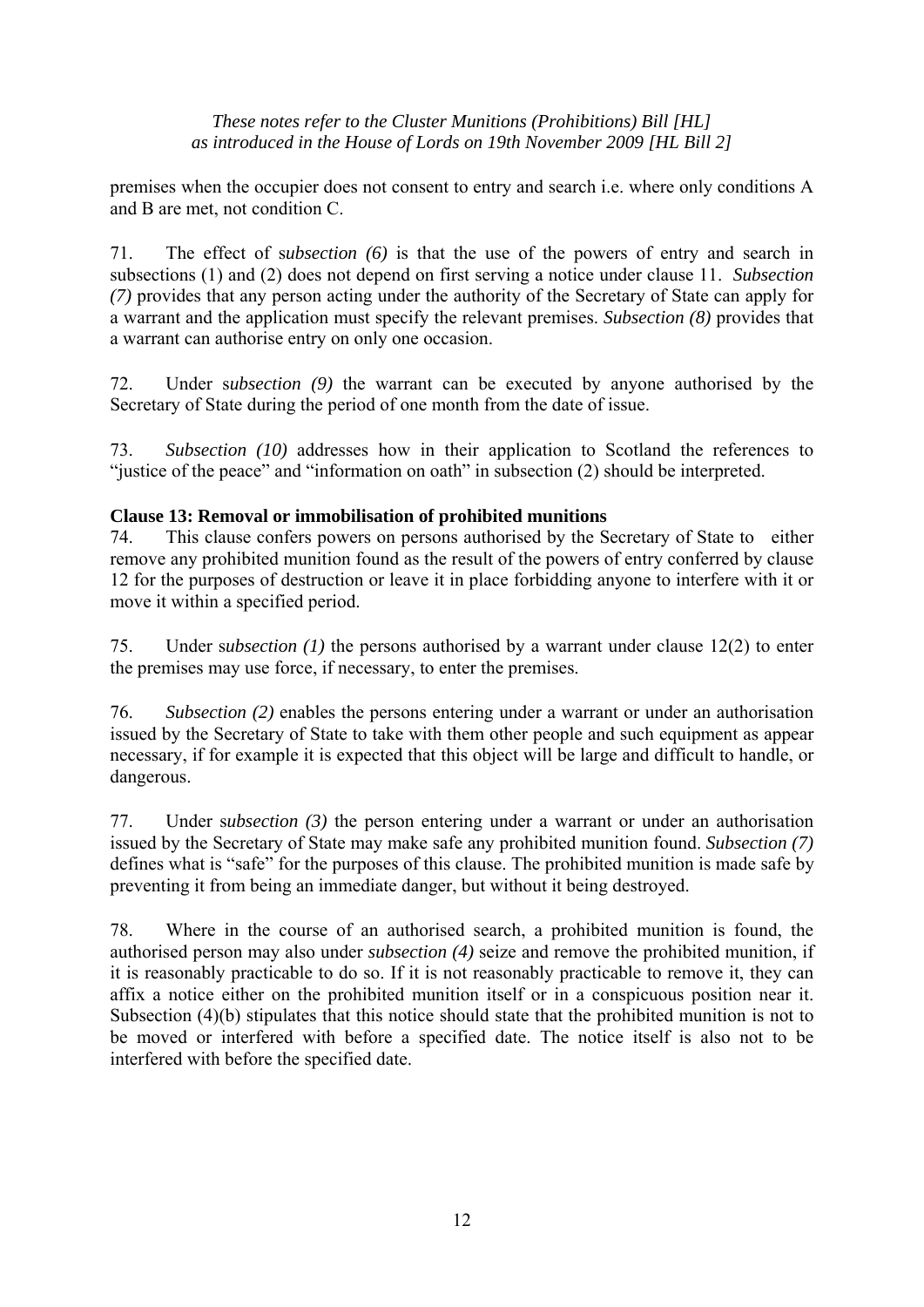79. *Subsection (5)* provides for the situation when a prohibited munition is found in the possession of persons who would have a defence to a charge of possession under clause 5 or 6. In that case, neither the powers to make safe, seize or remove the prohibited munition, nor the power to affix a warning notice to it, may be exercised.

80. The restriction in subsection (5) will not operate in the case of a prohibited munition that has been abandoned.

81. Under s*ubsection (6)* the authorisation given under clause 12(1) or warrant issued under clause 12(2) can provide that the authorised person may only exercise the powers conferred on them if accompanied by a constable (if they are not a constable themselves).

# **Clause 14: Power to destroy removed prohibited munitions**

82. The effect of clause 14 is to confer powers on the Secretary of State to authorise the destruction of prohibited munitions that have been seized and removed under clause 13. The clause stipulates the procedure which must be followed before destruction. The intention of this procedure is to give anyone with an interest in the prohibited munition an opportunity to persuade the Secretary of State that the prohibited munition should not be destroyed.

83. *Subsection (1)* states that this clause applies when a prohibited munition has been removed under clause 13(4)(a). The succeeding subsections then divide the period of twelve months following the removal of the prohibited munition into two six-month stages.

84. *Subsection (2)* addresses the first six months following the removal of the prohibited munition. Within this period the Secretary of State must serve a notice on both any persons who appear to have had the prohibited munition in their possession before its removal, and any persons who appear to have an interest which would be materially affected by its destruction. The use of the word "appears" means that the Secretary of State is not required to be certain that the persons concerned fall into one of these groups. This first period of six months is intended to allow time for investigation, or for new facts to come to light.

85. *Subsection (3)* stipulates what the notice must cover:

- it must describe the prohibited munition and where it is;
- it must say that the Secretary of State proposes to have it destroyed and why; and
- it must tell the recipient of the notice that they can object and how to do so and by when.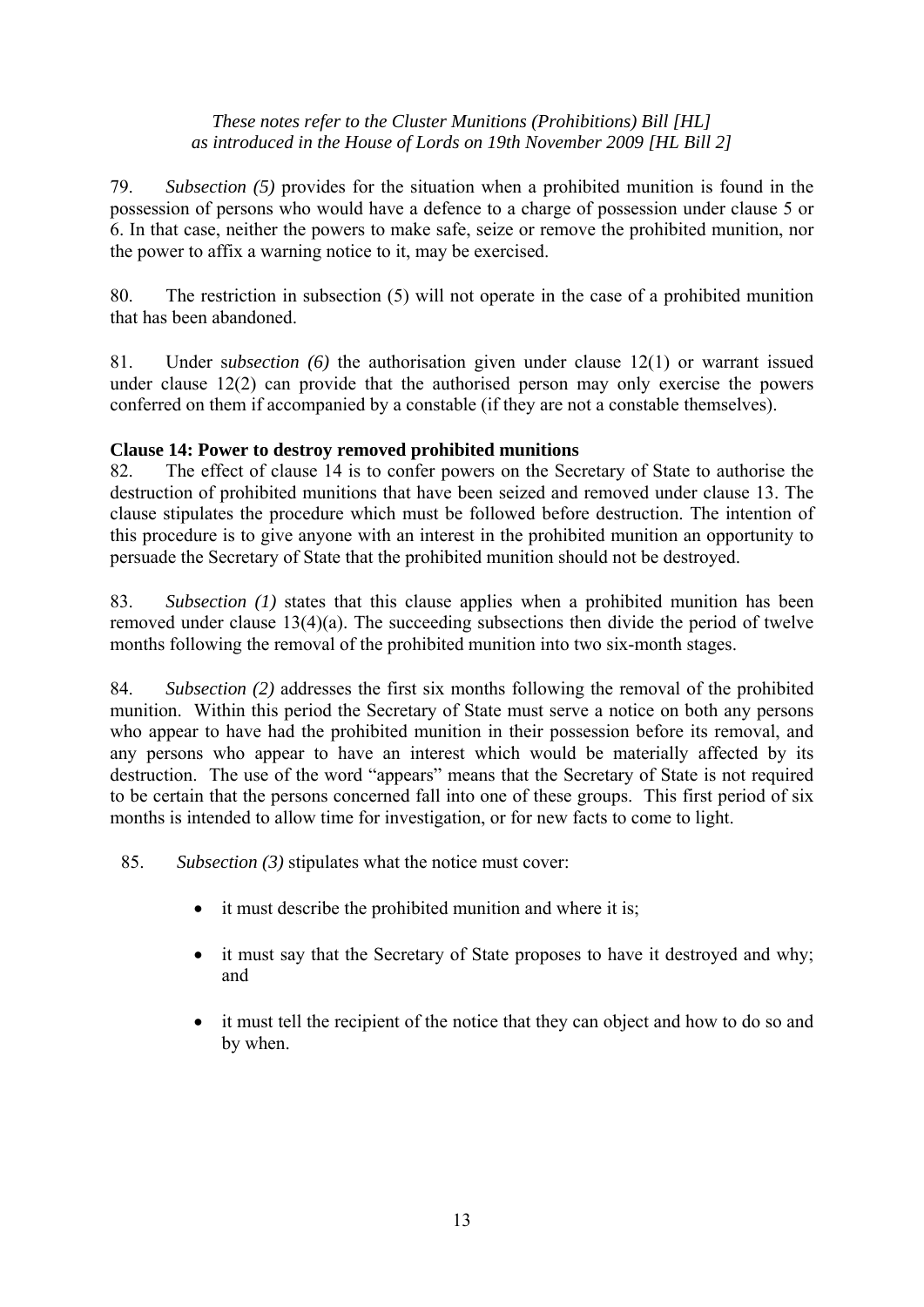86. *Subsections (4)* and *(5)* provide the persons on whom a notice is served under this clause with the right to object to the destruction of the prohibited munition: they must do so in writing to the Secretary of State by a specified date and state their reason.

87. *Subsection (6)* addresses the second six-month period. Within this period the Secretary of State can make a decision to destroy the prohibited munition and authorise a person to carry out this destruction.

88. Under s*ubsection (7)* the persons on whom a notice has been served must be allowed time to respond and the Secretary of State must consider any objections to the destruction of the prohibited munition. The effect of the wording in brackets in subsection (7)(b) is that the objections to be considered must include any made by a person on whom a notice has not been served.

89. *Subsection (8)* provides for the Secretary of State to recover "reasonable" costs incurred in removing and destroying the prohibited munition from the person who had possession of the prohibited munition immediately before its removal. This subsection does not enable costs to be recovered from any person who only had an interest in the prohibited munition but did not have it in their possession.

90. The combined effect of s*ubsections (9)* and *(10)* is that if, at the end of the second sixmonth period, the prohibited munition has not been authorised to be destroyed and a person or persons had possession of the prohibited munition immediately before its removal the prohibited munition must be returned to that person. A prohibited munition that was in the possession of more than one person could be returned to just one of them if the Secretary of State thinks it is appropriate.

91. *Subsection (11)* defines the times from when the first and second six-month periods are to run.

# **Clause 15: Destruction of immobilised prohibited munitions**

92. This clause sets out the procedure to be followed if, following a search under clause 12, a prohibited munition was found but it was not reasonably practicable to remove it from the premises, and a notice has been affixed on or near it under clause 13(4)(b).

93. The principles, structure and content of the procedure mirror the provisions of clause 14.

# **Clause 16: Power to enter premises and destroy immobilised prohibited munitions**

94. If the decision is taken under clause 15(6) to destroy a prohibited munition, the effect of this clause is to confer the power of entry necessary to gain access to premises and the power to destroy the munition.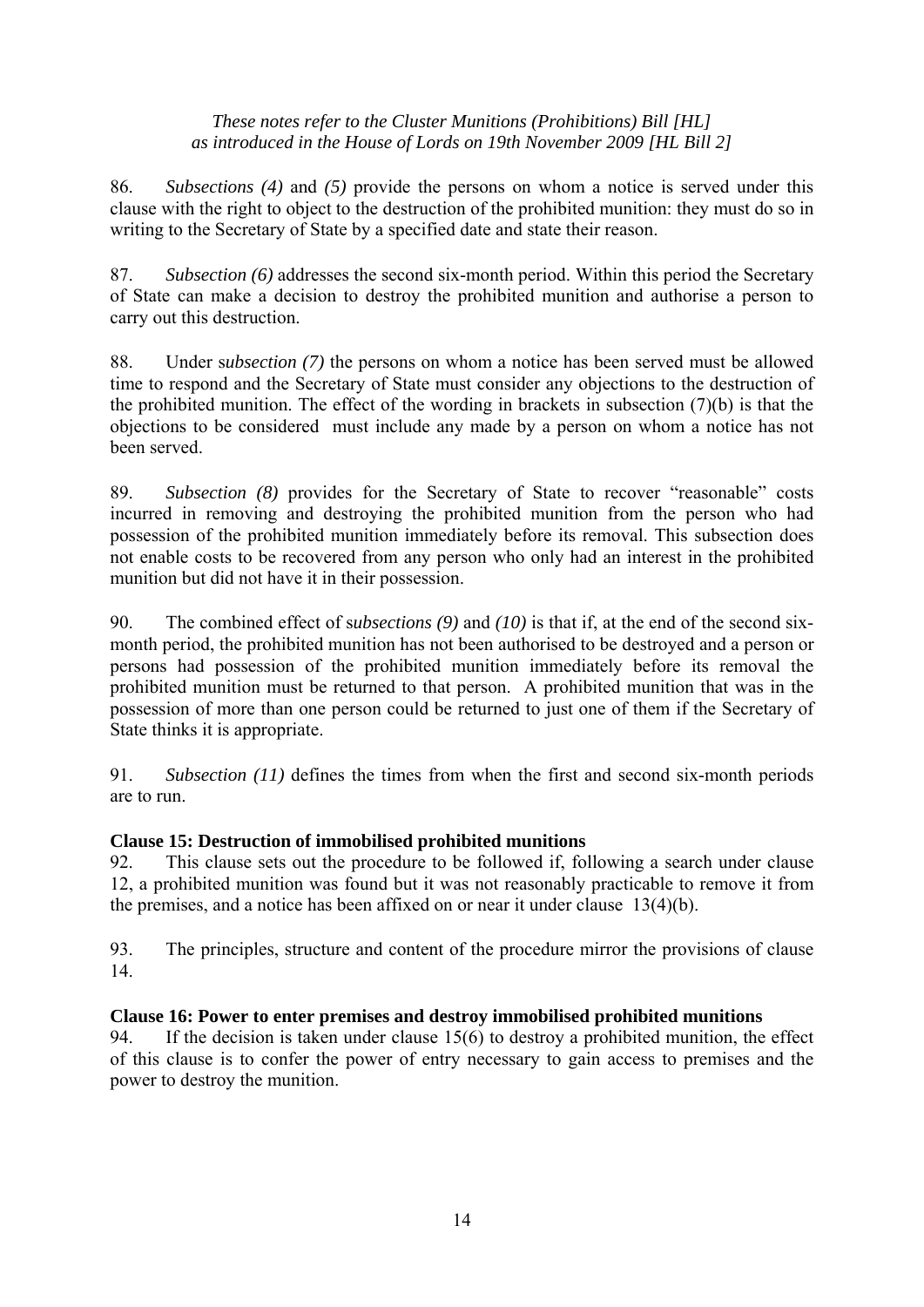95. *Subsections (1)* and *(2)* provide for a person authorised by the Secretary of State to enter the premises and destroy the prohibited munition. This applies when the prohibited munition is on premises to which the public has access or on premises occupied by a person who consents to the destruction of the prohibited munition.

96. By virtue of *subsections (3)* and *(4)* a justice of the peace may issue a warrant authorising a person acting under the authority of the Secretary of State to enter the premises and destroy the prohibited munition.

97. *Subsection (5)* provides that any person acting under the authority of the Secretary of State can apply for a warrant. The application must specify the premises concerned. *Subsection (6)* provides that a warrant can authorise entry on only one occasion.

98. Under s*ubsection (7)* the warrant can be executed by anyone authorised by the Secretary of State during the period of one month from the date of issue.

99. Under *subsection (8)* the person authorised by the warrant issued under subsection (4) may use force, if necessary, to enter the premises.

100. Under *subsection (9)* a person acting under authority given under subsection (2) or under a warrant issued under subsection (4) may take with them other persons and such equipment as appear necessary.

101. Under s*ubsection (10)* the person authorised under subsection (2) or under the warrant issued under subsection (4) may be required to be accompanied by a constable under the terms of the authorisation or warrant, when they exercise the powers authorised.

102. *Subsection (11)* addresses how in their application to Scotland references to "justice of the peace" and "information on oath" in subsections (3) and (4) should be interpreted.

# **Clause 17: Compensation for destruction**

103. This clause provides for compensation in limited circumstances where a prohibited munition has been destroyed under clause 14 or 16.

104. *Subsection (1)* stipulates who may make a claim under this clause. Under subsection (1)(d), a person can only be entitled to compensation if no notice was served on them, regardless of whether or not a notice was served on any other person. In addition, the claimant must have had an interest which was materially affected by the destruction of the munition and have suffered loss as a result of the destruction.

105. *Subsection (2)* states which court can adjudicate on claims. The relevant court is the High Court, or in Scotland, the Court of Session.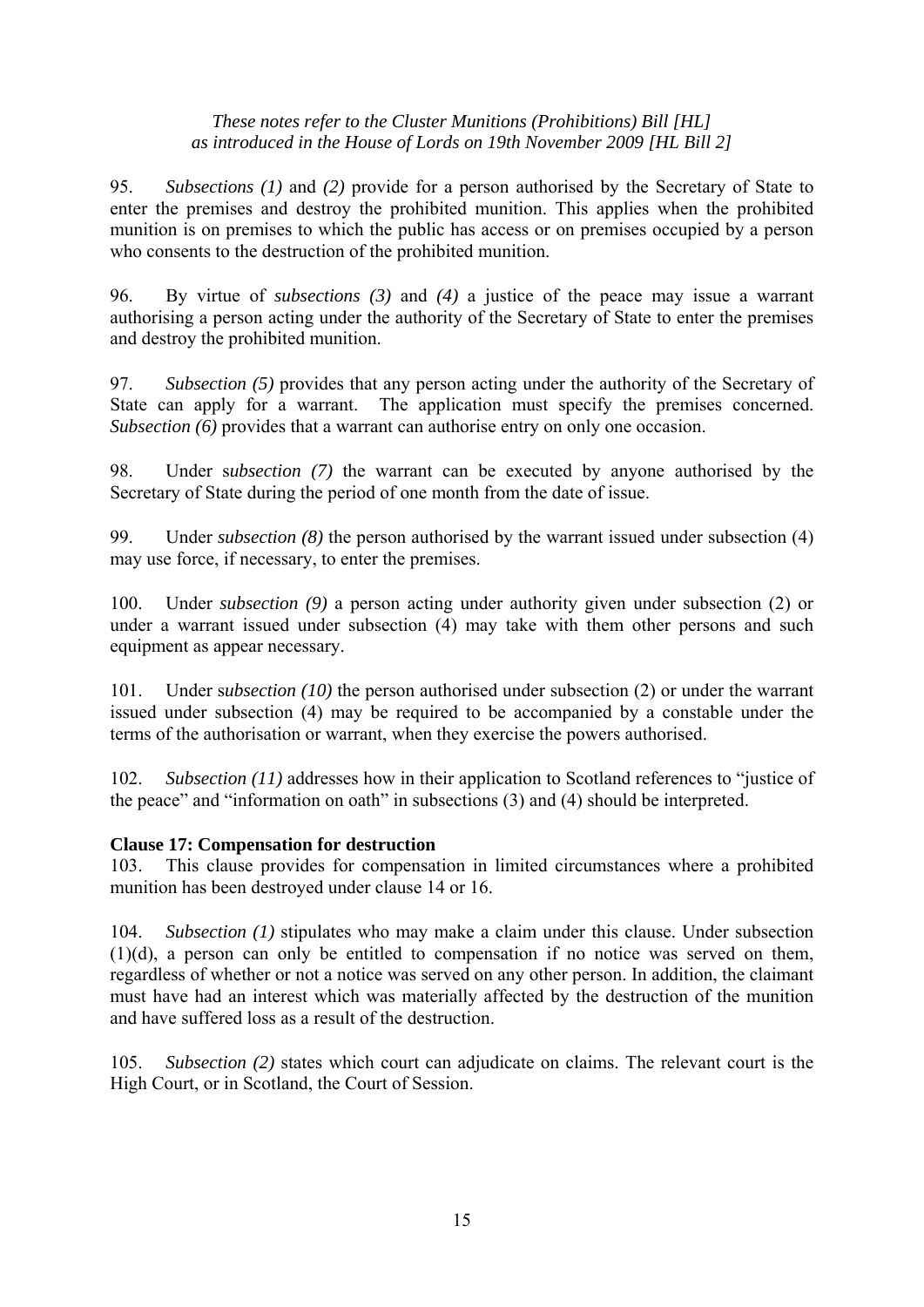106. Under *subsection (3)* it is in the Court's discretion as to what compensation should be paid to the claimant if the court finds that the claim is justified.

107. The effect of s*ubsection (4)* is that the Court is not to award compensation if it believes that the object would have been destroyed even if a notice had been served on the claimant providing the opportunity to make representations opposing destruction to the Secretary of State.

# **Clause 18: Offences relating to destruction etc**

108. This clause creates offences related to interference with the procedures on investigations into alleged possession; powers of entry to search for prohibited munitions; and removal, immobilisation and destruction of prohibited munitions. The intended effect is to ensure the procedures contained in clauses 11, 12, 13, 14, 15 and 16 are not thwarted or obstructed.

109. *Subsection (1)* makes it an offence for a person to relinquish possession of a prohibited munition without reasonable excuse, once the Secretary of State has served a notice under clause 11 requiring it to be kept.

110. Under paragraphs (a) to (e) of *subsection (2)* it would be an offence to wilfully obstruct any person authorised under clauses 12 (power to enter and search), 13 (power to remove or immobilise), 14 (power to destroy removed munitions) or 16 (power to enter and destroy immobilised munitions) from exercising the powers conferred on them. Subsection (2)(f) has the effect of making any attempt to obstruct an offence.

111. *Subsection (3)* makes it an offence without reasonable excuse, where a warning notice has been affixed under clause 13(4)(b), to move or interfere with the prohibited munition, or to interfere with the warning notice.

112. *Subsection (4)* provides that the offences under subsections (1) to (3) may be prosecuted either summarily or on indictment. This subsection also lays down what the penalties would be: on summary conviction the penalty is a fine not to exceed the statutory maximum (£5,000); and on conviction on indictment, the penalty is a fine with no limit stipulated.

113. *Subsection (5)* makes it an offence knowingly to make a false or misleading statement in response to a notice served under clause 11, 14 or 15. The offence may be prosecuted either summarily or on indictment. This subsection also lays down what the penalties would be: on summary conviction a fine not exceeding the statutory maximum (£5,000) and on conviction on indictment the penalty may be imprisonment not exceeding two years or an unlimited fine, or both. The penalty is higher for making a false statement than for obstruction because, whilst obstruction may impose a delay, the making of a false statement may frustrate the whole process and prevent a potentially dangerous prohibited munition from being dealt with.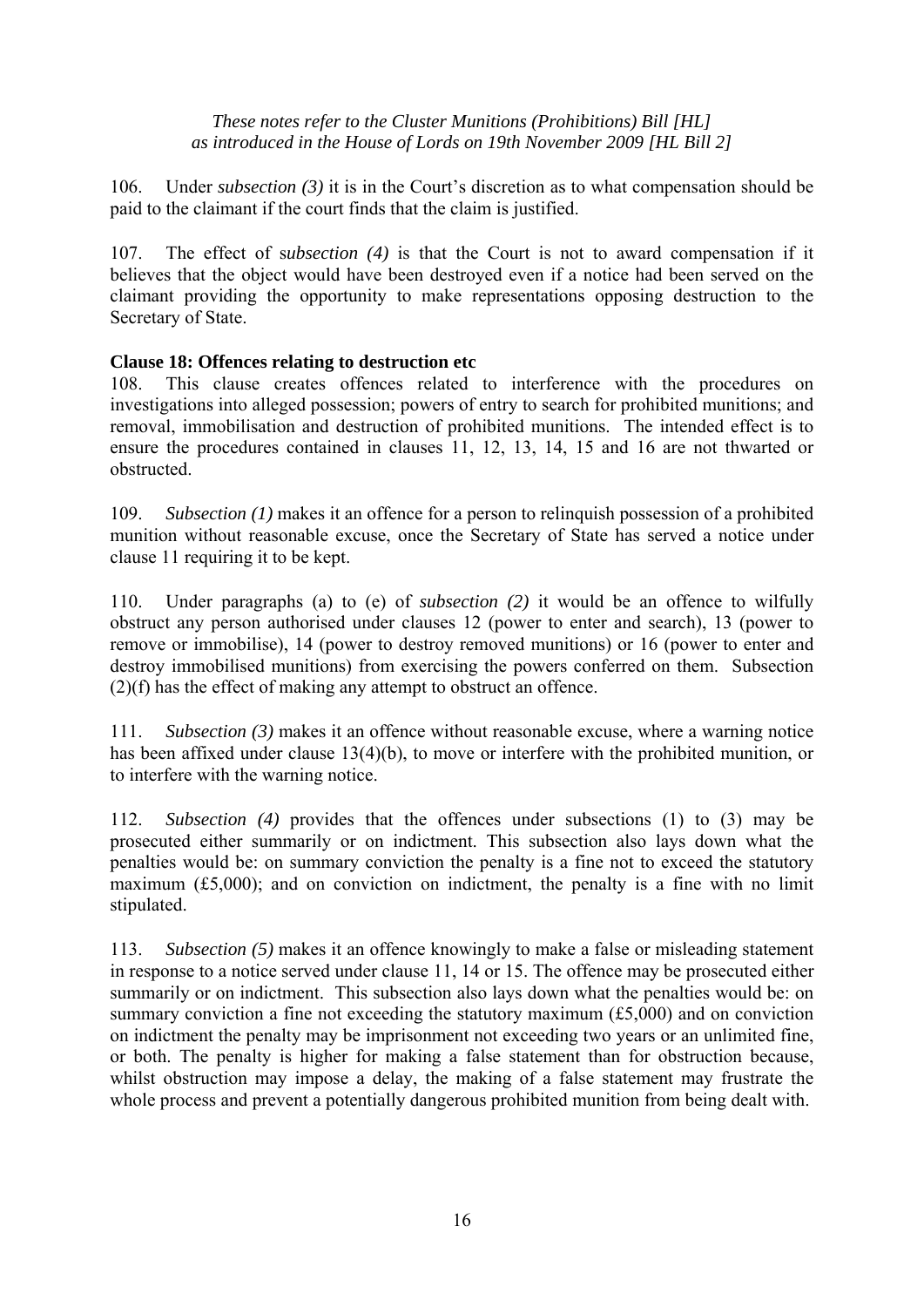## **Clause 19: Securing destruction of prohibited munitions: supplementary**

114. The purpose of this clause is to make clear that clauses 11 to 16 (powers to secure the destruction of prohibited munitions) do not affect any common law power or powers arising under other legislation which might be relevant to the search for and disposal of prohibited munitions.

#### **Clause 20: Information and records for Convention purposes**

115. The purpose of this clause is to enable the UK to make the reports required under Article 7 of the Convention. As a transparency measure under Article 7 a State Party is required to submit a first report within 180 days of the Convention entering into force for that State Party, and annual reports thereafter, on national implementation measures and other details (which include the cluster munitions retained for permitted purposes). This clause confers the necessary powers for the Secretary of State to require people to maintain records and provide information needed for the purposes of the Convention.

116. *Subsection (1)* enables the Secretary of State to obtain information needed in connection with the Convention by serving a notice on any person requiring the person to provide the information needed.

117. The effect of *subsection (2)* is that the information required to be given by a notice under this clause must be information that the Secretary of State has reasonable cause to believe is, or will be, needed in connection with anything to be done for the purposes of the Convention. Subsection (2)(b) provides that the information required may relate to situations, or events that have taken place, before either the Convention or the Bill has entered into force.

118. *Subsection (3)* provides that the notice served under subsection (1) may say in what form the information must be given, and a date by which the information must be given. It is implicit that the period specified in subsection (3)(b) must be reasonable.

119. *Subsections (4)* and *(5)* enable the Secretary of State to serve a notice requiring any person to keep the records specified in the notice. These are records which are thought likely to assist with providing the information which that person may be required to give under subsection  $(1)$ .

120. *Subsection (6)* prevents the Secretary of State obtaining information without consent if the information might incriminate the person on whom a notice has been served under subsection (1) or, if that person is married or a civil partner, the person's spouse or civil partner. *Subsection (7)* prevents the power in subsection (1) from being used to obtain information protected by legal professional privilege (or, in Scotland, confidentiality of communications).

121. To ensure the procedure in this clause is complied with, *subsection (8)* makes it an offence to not comply with a notice issued under either subsection (1) or (4) without a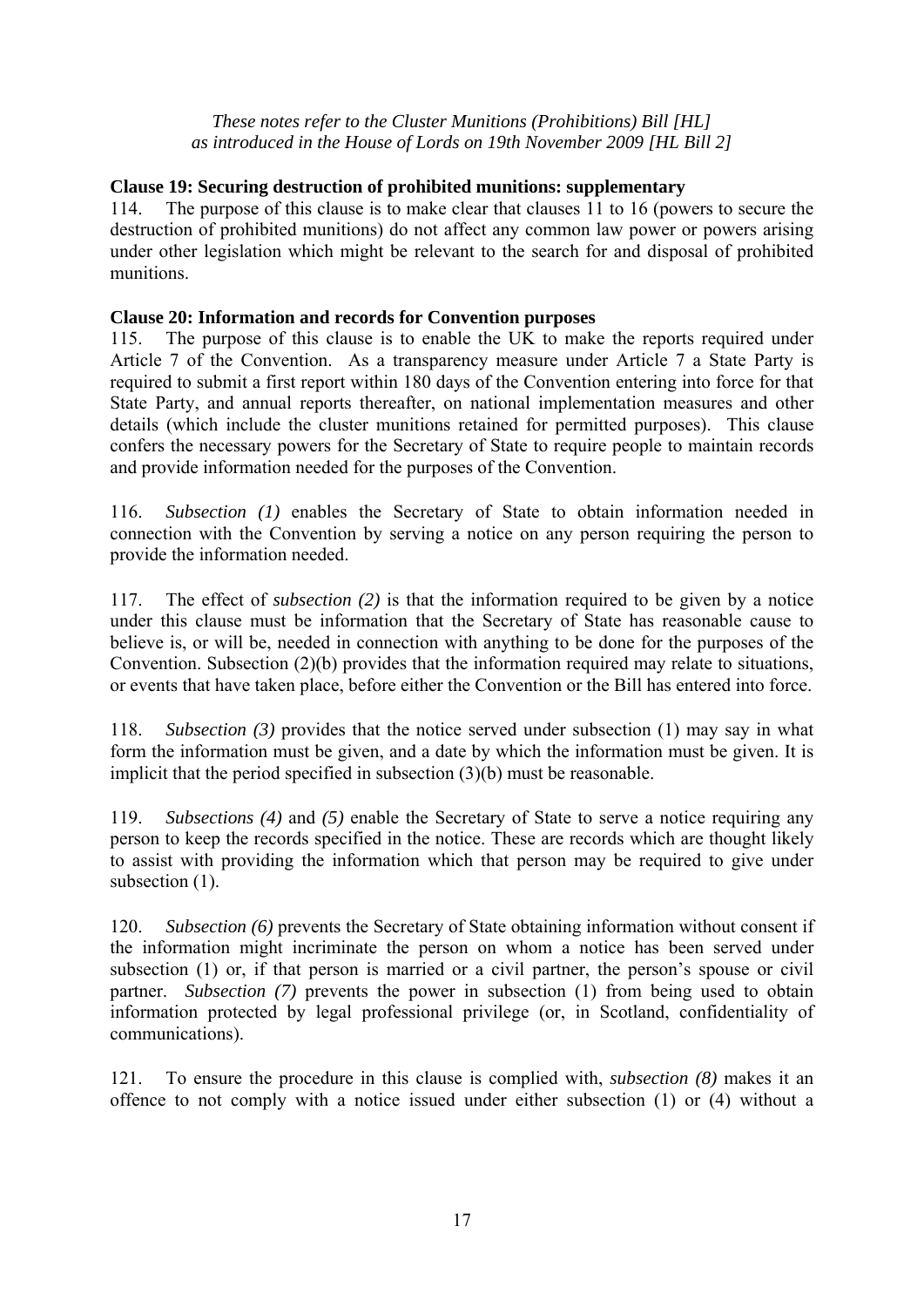reasonable excuse; and *subsection (9)* makes it an offence knowingly to make a false or misleading statement in response to a notice served under subsection (1).

122. In both subsections (8) and (9) penalties are specified. Subsection (8) mirrors the penalties laid down in clause 18(4) for obstruction, and subsection (9) mirrors the penalties laid down in clause 18(5) for making false or misleading statements.

#### **Clause 21: Power to search and obtain evidence: issue of warrant**

123. The purpose of this clause is to confer powers to enter and search premises to obtain evidence in connection with an offence under the Bill.

124. Under *subsection (1)* a justice of the peace may issue a warrant authorising a person acting under the authority of the Secretary of State to enter and search premises if they are satisfied that either condition A or B is met.

125. There must be reasonable grounds to suspect either: an offence under the Bill is being, has been, or is about to be, committed on the premises (condition A, *subsection (2)*); or that evidence of an offence under the Bill having been committed will be found on the premises (condition B, *subsection (3)*).

126. *Subsection (4)* provides that any person acting under the authority of the Secretary of State can apply for a warrant. The application must specify the relevant premises. Under *subsection (5)* the warrant may authorise entry on one occasion only. Under s*ubsection (6)* the warrant can be executed by anyone authorised by the Secretary of State during the period of one month from the date of issue.

127. *Subsection (7)* addresses how in their application to Scotland references to "justice of the peace" and "information on oath" in subsection (1) should be interpreted.

#### **Clause 22: Power to search and obtain evidence: supplementary**

128. This clause stipulates what the person authorised under a warrant issued under clause 21 may do, and who may accompany him.

129. Under *subsection (1)* the person authorised under the warrant issued under clause 21 may if necessary use force to enter the premises.

130. *Subsection (2)(*a) permits the person authorised under the warrant issued under clause 21 to take other persons and such equipment on to the premises as appear necessary. Paragraphs (b) to (g) of subsection (2) permit the authorised person to:

> • inspect, seize and remove any document, device, equipment or substance considered to be evidence of an offence under the Bill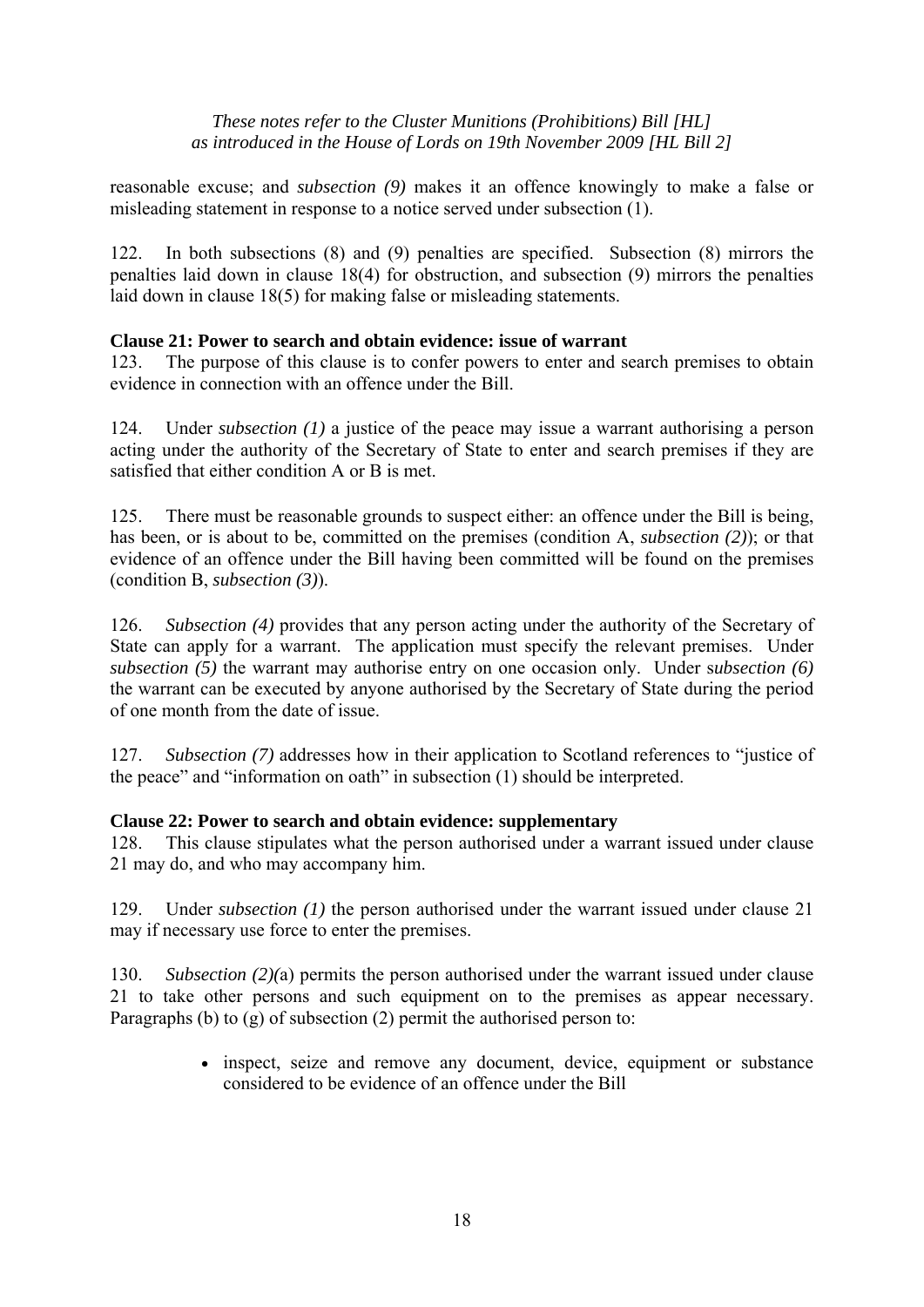- copy documents or sample substances found on the premises for the same purpose
- require information in electronic form to be produced in a form it can be removed and read, and take copies of, or seize and remove anything produced considered to be evidence of an offence under the Bill.

131. Under *subsection (3)* anything seized under subsection (2) may only be retained for as long as necessary.

132. Under *subsection (4)* any person who seizes anything under subsection (2) must provide a record of its seizure if requested by either: the person who occupies the premises at the time of the seizure; or the person who had possession or control of the thing immediately before it was seized.

133. The intention of s*ubsection (5)* is to protect claims to legal professional privilege, or in Scotland confidentiality of communications, with respect to information that can be obtained under subsection (2).

134. *Subsections (6)* and *(7)* provide for a constable to search persons who are found on the premises and whom he has reasonable cause to believe are in possession of any document, device, equipment or substance required as evidence.

135. *Subsection (8)* stipulates that no constable shall search a person of the opposite sex.

136. Under s*ubsection (9)* the warrant issued under clause 21 can stipulate that the powers conferred by the warrant are only exercisable in the presence of a constable.

137. To ensure compliance with the other provisions of this clause, *subsection (10)* makes it an offence for a person to obstruct a person exercising any power under this clause. The penalties on summary conviction or conviction on indictment are stipulated. The penalties mirror those in clauses 18(4) and 20(8) for obstruction.

# **Clause 23: Disclosure of information**

138. The purpose of this clause is to protect the information obtained under the Bill or the Convention. The clause does this, subject to certain exceptions, by making it an offence to disclose any information obtained under this Bill or the Convention.

139. *Subsection (1)* specifies the information to be protected by this clause. The intention is that it cover all information obtained under, or in connection with anything done under, this Bill or the Convention that relates to a particular business or other activity carried on by any person. The information protected by this clause is not limited to information obtained and held by the Secretary of State.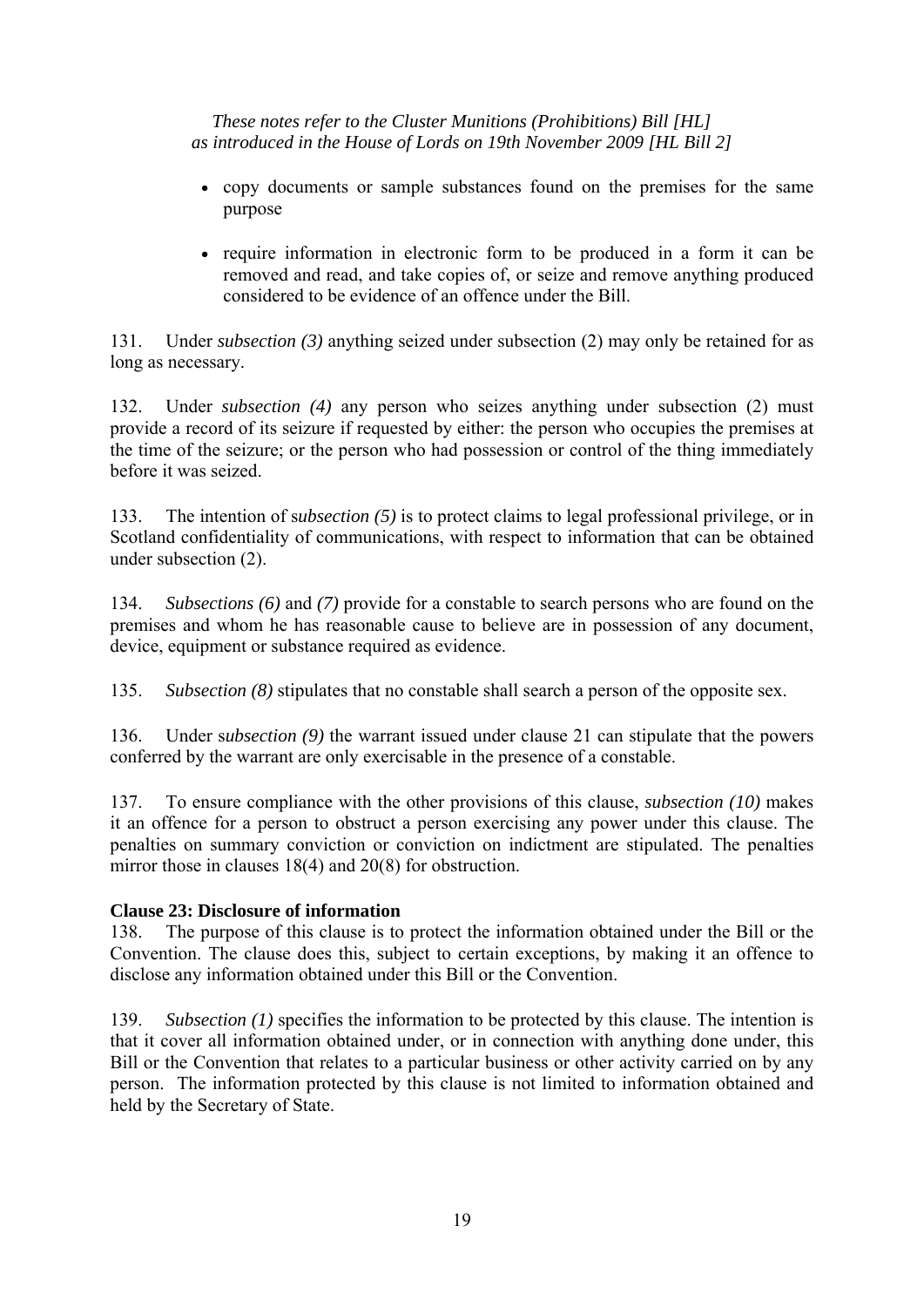140. *Subsection (2)* stipulates that the information is not to be disclosed while the business or activity is ongoing, unless one of the specific exceptions applies:

- with the consent of the person carrying on the relevant business or activity;
- for the purposes of the Convention or the Bill;
- regarding investigation of a criminal offence or for the purposes of criminal proceedings;
- relating to enforcement of trade controls;
- to ensure the UK's security.

141. To ensure compliance *subsection (4)* makes it an offence to disclose information covered by this clause. The penalties on summary conviction or conviction on indictment are stipulated. The penalties mirror those in clauses 18(5) and 20(9) for giving false and misleading information.

142. The effect of *subsection (5)* is that the exceptions set out in subsection (2)(b) to (f) override other obligations not to disclose the information concerned, for example a contractual duty to preserve its confidentiality.

# **Clause 24: Consent to prosecution**

143. This clause requires that proceedings for offences under the Bill may be instituted only by or with the consent of the Attorney General or the Attorney General for Northern Ireland. The intention is to prevent frivolous or otherwise undesirable prosecutions by private persons and to ensure consistency of approach. A similar provision is not needed for Scotland since criminal proceedings there are only brought by or on behalf of the Lord Advocate other than in very exceptional circumstances.

#### **Clause 25: Forfeiture in case of conviction**

144. This clause provides that where a person is convicted of an offence under the Bill, the Court may order that objects related to that offence be forfeited.

145. *Subsection (1)* provides that this clause applies where a person is convicted of an offence under the Bill.

146. *Subsection (2)* enables the court which convicts a person for an offence under the Bill to order that anything it is satisfied is related to the offence be forfeited and thereafter destroyed, or otherwise dealt with, in the manner specified in an order made by the court.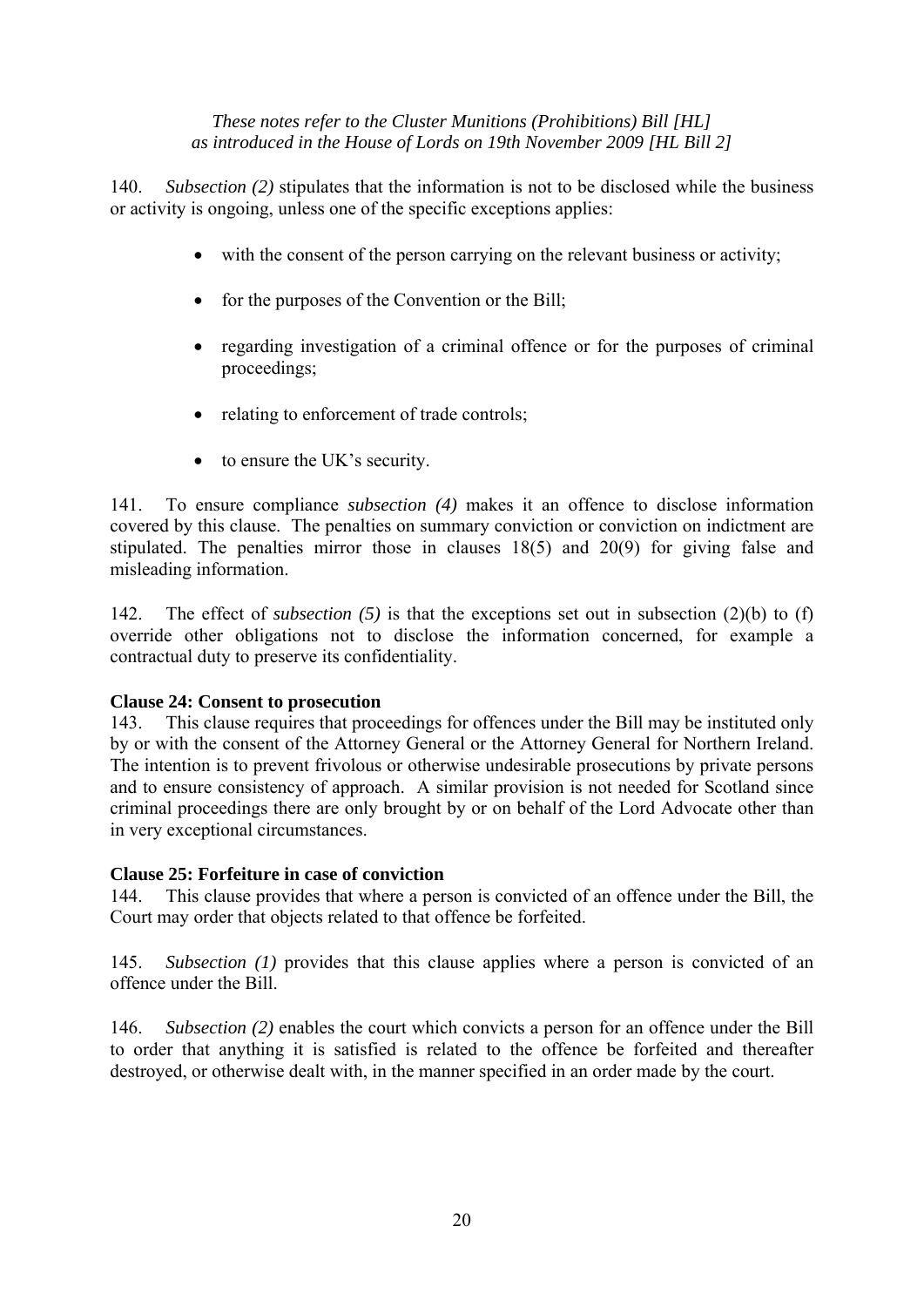147. *Subsection (3)* provides that the court may order under subsection (2) that the object which has been forfeited be dealt with in such a way which the Secretary of State sees fit.

148. *Subsection (4)* provides that where the Court makes an order under subsection (3), the powers of the Secretary of State include the power to direct destruction of the forfeited item and the power to dispose of it in any other way which seems appropriate.

149. *Subsections (5)* and *(6)* provide that, where a court proposes to make an order under subsection (2), if a person claiming to have an interest in the thing to be forfeited applies to make representations to the court, the court must not make such an order unless that person has been given the opportunity to show why the object should not be forfeited.

# **Clause 26: Offences by bodies corporate etc.**

150. This clause contains standard provisions imposing criminal liability on officers of corporate bodies which commit offences under the Bill.

151. *Subsection (1)* provides that where an offence is committed by a body corporate, and the offence is proved to have been committed with the consent or connivance of an officer of that body corporate, or the offence is proved to have been attributable to the neglect of such officer, then that person is guilty of the same offence as the body corporate and is liable to the same penalties.

152. *Subsection (2)* provides that where an offence is committed by a Scottish partnership and the offence is proved to have been committed with the consent or connivance of a partner, or proved to have been attributable to the neglect of a partner, the partner is liable to be prosecuted as well. In Scotland a partnership is a separate legal entity (unlike in England).

153. *Subsection (3)* defines "officer of a body corporate" for the purposes of subsection (1) as: a director, manager, secretary or other similar officer of the corporate body, or any person who was purporting to act in such a capacity; in relation to a Scottish partnership, "partner" includes any person purporting to act as a partner of the partnership.

154. *Subsection (4)* defines "director" for the purposes of subsection (3) as a member of the body corporate. This subsection is only relevant where the affairs of the body corporate are managed by its members.

# **Clause 27: Safeguards etc. in connection with exercise of powers of entry**

155. A person authorised under clause 12(1) or 16(2) to search premises must produce identification and the authority to search to anyone on the premises who asks (*subsection (1)*).

156. *Subsection (2)* stipulates that the provisions of *subsections (3)* to *(5)* apply where a person enters premises under the authority of a warrant issued under clause 12(2), 16(4) or 21(1). Under subsections (3) to (5) the authorised person is required to provide evidence of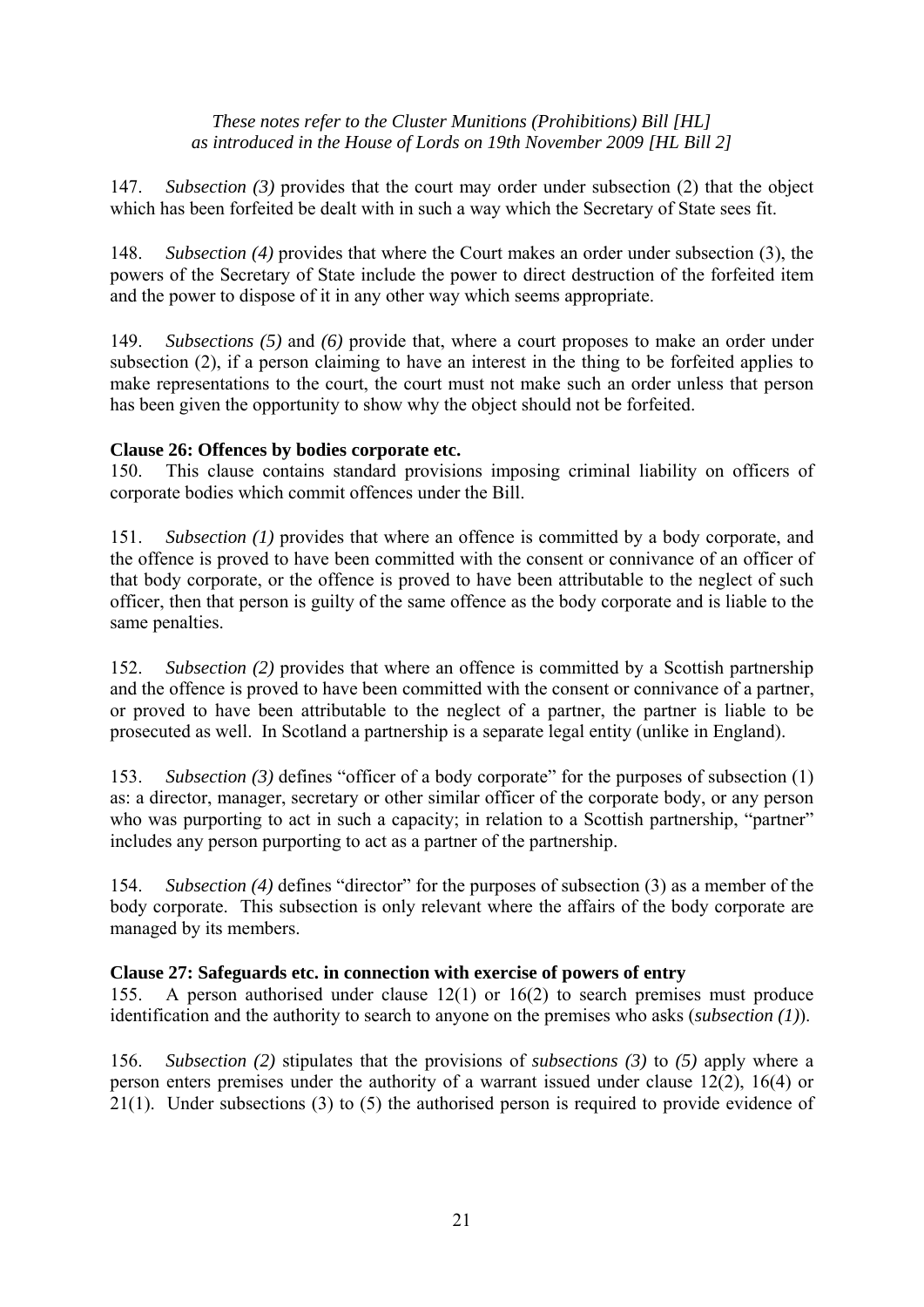identity and a copy of the warrant to the occupier or in his absence to whoever is in charge of the premises. If the occupier is absent, and no-one appears to be in charge of the premises, a copy of the warrant must be left there.

157. *Subsection (6)* provides that entry under clause 12(1) or (2), 16(2) or (4) or 21(1) must be at a reasonable hour unless the purpose of entry would be frustrated if done then. *Subsection (7)* provides that authorised persons entering unoccupied premises under these same clauses must take all reasonable steps to leave them as secure as they found them. *Subsection (8)* provides that the safeguards in subsections (3) to (6) do not apply to a constable entering under a warrant: this is because other statutory provisions cover the conduct of constables.

# **Clause 28: Service of notices**

158. This clause sets out how notices under this Bill may be served.

159. *Subsection (1)* provides that a notice to be served on a person may be delivered to the person or sent by post to his usual or last-known residence, or usual or last-known place of business, in the United Kingdom.

160. Details of how notices may be served on a Scottish partnership are set out under *subsection (2):* delivery in person to a partner of the partnership, or to a person having control or management of the partnership business, at the principal office of the partnership; or by sending it by post to that office to a partner of the partnership, or person who has control or management of the partnership business.

161. Details of how notices may be served on a body corporate are set out under *subsection (3)*. A notice to a body corporate may be served by delivering it to the secretary or clerk of the body corporate at its registered or principal office; or by sending it by post to the secretary or clerk at that office.

162. In relation to a company registered outside the United Kingdom, "principal office" includes the principal office within the United Kingdom (if any). A notice could be served using the company's principal office outside the UK.

# **Clause 29: Power to modify Act**

163. Clause 29 provides that the Secretary of State may modify the Bill by order to give effect to any amendments made to the Convention. Article 13 of the Convention provides for amendments to the Convention, and sets out the procedures whereby amendments may be made to the Convention.

164. The power is limited to implementing amendments to the Convention and is not intended to be used to make other changes to this Bill.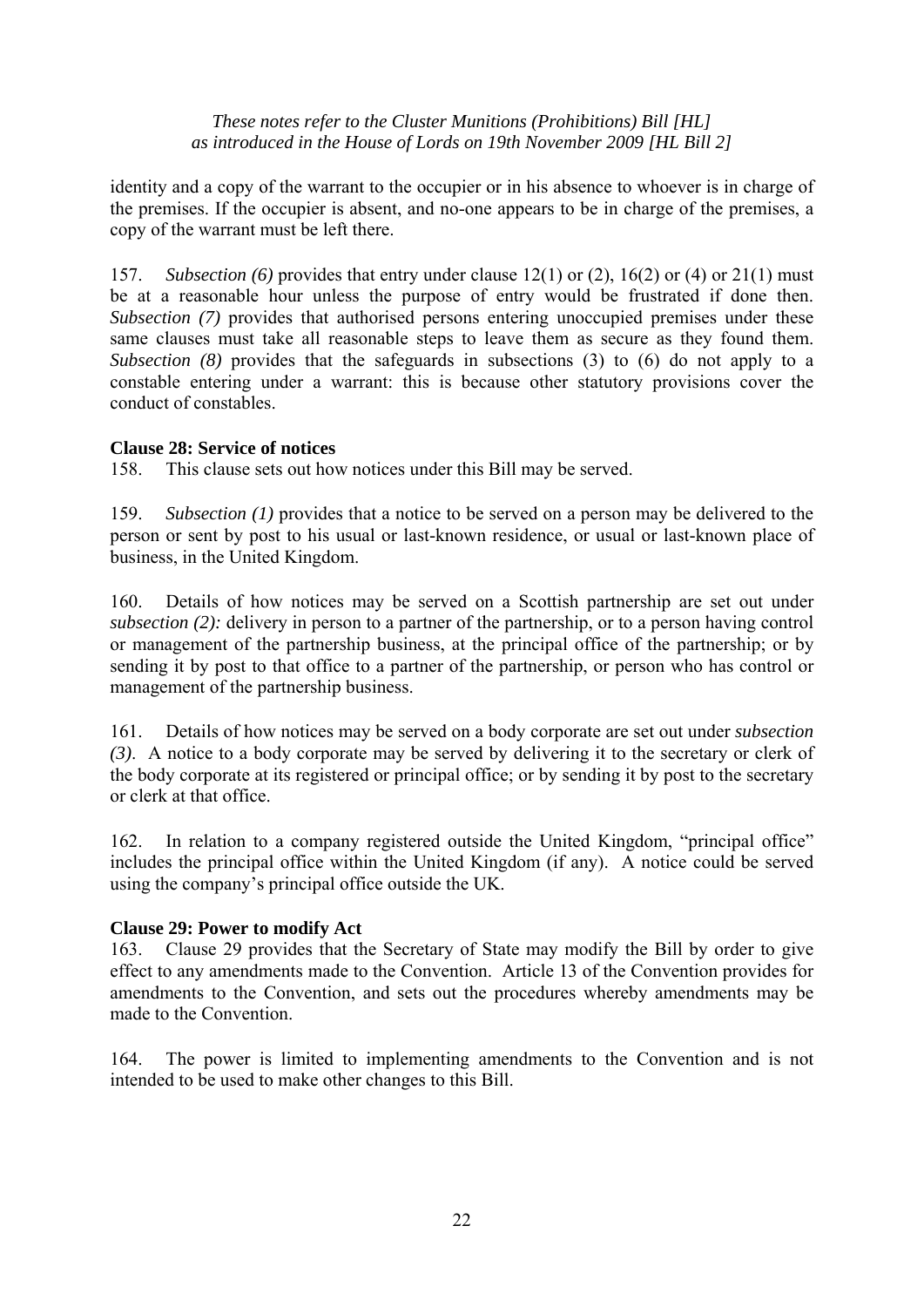165. *Subsection (1)* empowers the Secretary of State to make amendments to the Bill by an order in the form of a statutory instrument to give effect to an amendment to the Convention.

166. *Subsection (2)* empowers the Secretary of State to include in any order made under subsection (1) consequential modifications, which are necessary or desirable, to any other enactment. S*ubsection (4)* defines enactment and modification for the purposes of this clause.

167. *Subsection (3)* provides for an order under subsection (1) to be subject to the affirmative resolution procedure which would require that a draft of the order be laid before and approved by each House.

#### **Clause 30: Interpretation**

168. This clause provides interpretation of terms used in the Bill.

#### **Clause 31: Amendments of other Acts**

169. This clause introduces Schedule 3, which contains minor and consequential amendments to other Acts.

#### **Clause 32: Crown application**

170. This clause provides that, subject to certain qualifications, the Bill will bind the Crown (*(subsection (1)*)*.*

171. *Subsection (2)* provides that the Crown itself will not be criminally liable for any contravention by the Crown of any provision of the Bill.

172. *Subsection (3)* provides that, notwithstanding the provisions of *subsection (2),* the Bill applies to Crown servants as it applies to other people.

173. Under *subsection (4)* an interested party may apply to the High Court, or in Scotland the Court of Session, for the Court to declare unlawful any act or omission committed by the Crown which is deemed to be a contravention of the Bill.

174. *Subsection (5)* provides that the Bill does not bind the Queen in her private capacity.

# **Clause 33: Extent**

175. The purpose of this clause is to provide the jurisdictional extent of the Bill.

176. *Subsection (1)* provides that the Bill extends to England and Wales, Scotland and Northern Ireland.

177. *Subsection (2)* provides that an amendment made by this Bill will have the same extent as the provision which is amended.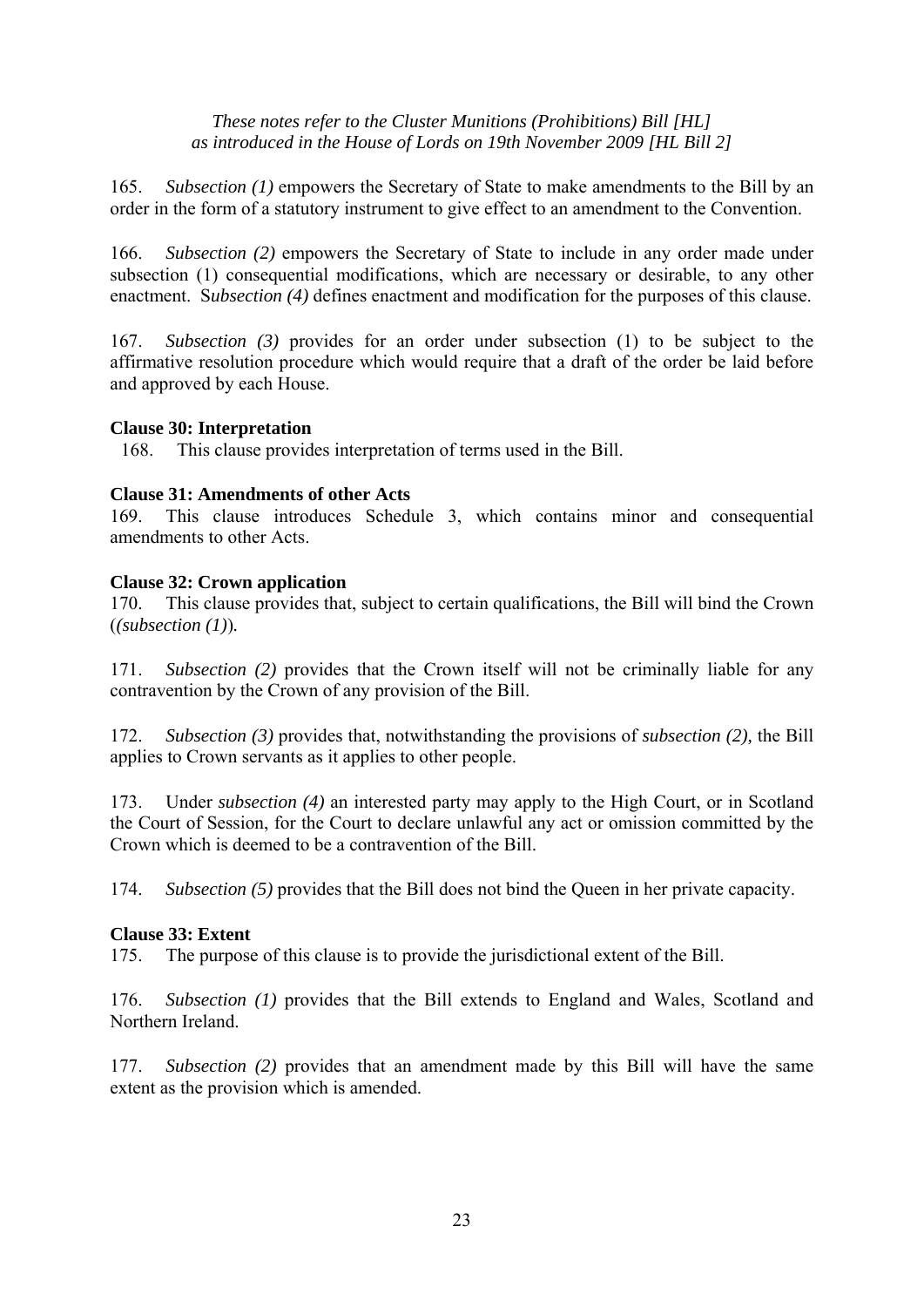178. *Subsection (3)* provides that the Queen may by Order in Council extend the Bill with modifications (or without modifications) to any of the Channel Islands, the Isle of Man or any British overseas territory.

#### **Clause 34: Commencement and short title**

179. The purpose of this clause is to make provision for when the Bill comes into force; that is on the day it is passed. It also provides that the Bill may be cited as the Cluster Munitions (Prohibitions) Act 2010.

# **SCHEDULES**

#### **Schedule 1: Definitions of cluster munition, explosive bomblet etc**

180. This contains extracts from the Convention, setting out the meanings of terms used in the Convention, as referred to in clauses  $1(6)$ ,  $3(7)$  and  $6(10)$  of the Bill. The following Convention definitions are included:

Cluster munition and related terms

- Cluster munition
- Explosive submunition
- Unexploded submunition
- Self-destruction mechanism
- Self-deactivating

Explosive bomblet

Dispenser

Mine

Cluster munition remnants and related terms

- Cluster munition remnants
- Failed cluster munition
- Unexploded submunition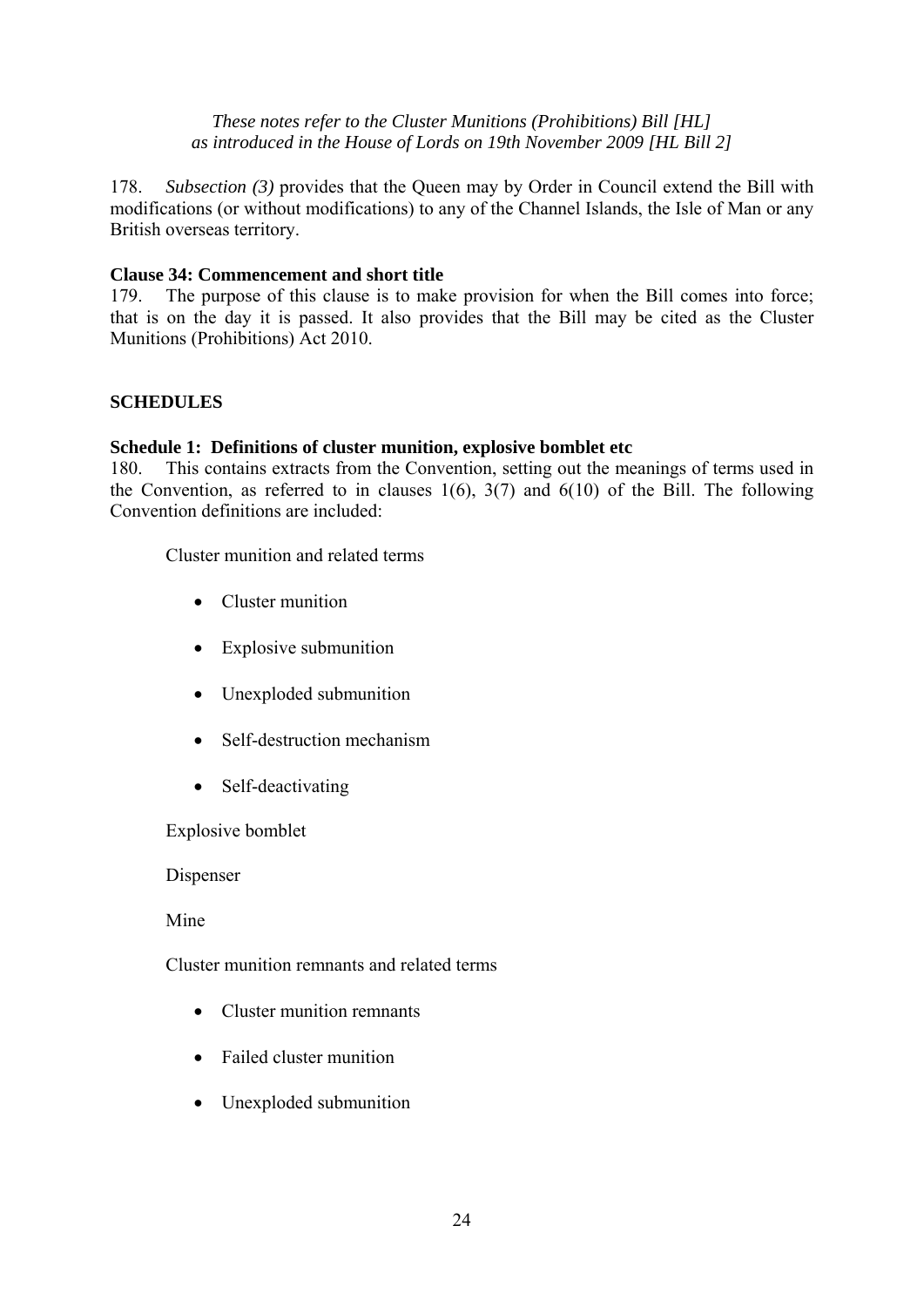- Abandoned cluster munition
- Unexploded bomblet

# **Schedule 2: Offences to which section 9 applies**

181. This Schedule sets out the offences to which the interoperability defence in clause 9 applies, and when it applies.

182. Paragraphs 1 to 6 establish that the interoperability defence would be available to any person charged with possession or making arrangements for another person to transfer prohibited munitions (or with attempting or conspiring to do either of those things). It would also be available to a person charged with assisting, encouraging or inducing another to use, possess, transfer, or make arrangements under which another person transfers, a prohibited munition, as well as to a person charged with other forms of secondary or inchoate liability relating to these types of conduct. A person charged with attempt or conspiracy in relation to any of the types of secondary and inchoate liability covered by paragraphs 2 to 5 would also be able to invoke the defence.

183. Paragraph 7 stipulates that with regard to conduct related to the use or transfer of a prohibited munition (including making arrangements under which another transfers a prohibited munition), the interoperability defence will only apply if the person charged can demonstrate that the use or transfer was, or was to be, only by a member or members of the armed forces of, or a person or persons acting under the authority of, a State not party to the Convention, or that they had reasonable cause to believe this to be the case.

184. Paragraph 8 disapplies the interoperability defence with respect to members of a visiting force of a State not party to the Convention and those working with such a force (as defined in clause 8) when they are charged with:

- the offence of possession of a prohibited munition (clause  $2(1)(e)$ );
- making arrangements under which another person transfers a prohibited munition if that other person was a member of the visiting force of a State not party to the Convention and the arrangements were for that person to move the prohibited munition into or out of the UK or enter into a contract to do so;
- an offence specified in paragraphs 2 to 6 and the conduct was related to anything to which sub-paragraph (4) applies. Sub-paragraph (4) applies to: the possession of a prohibited munition by a member of a visiting force of a State not party to the Convention, or a person working with such a force; the movement of a prohibited munition into or out of the UK, or entering into a contract to move a prohibited munition into or out of the UK, by a member of a visiting force of a State not party to the Convention; or the making of arrangements by a member of a visiting force of a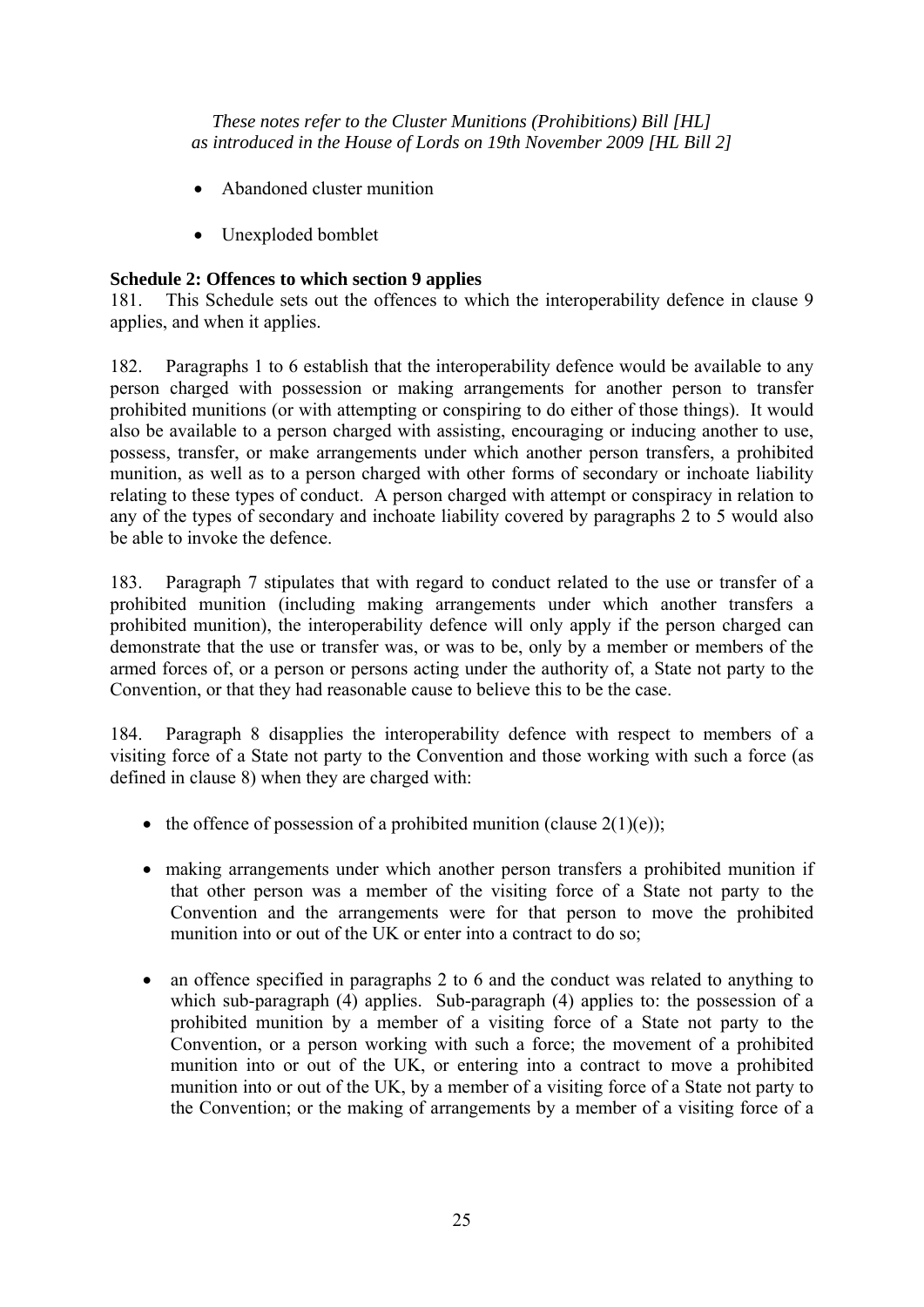State not party to the Convention, or a person working with such a visiting force, under which a member of such a visiting force moves a prohibited munition into or out of the UK, or enters into a contract for such a movement.

## **Schedule 3: Amendments of other Acts**

185. This Schedule contains consequential amendments to the Criminal Justice and Police Act 2001 and to the Serious Crime Act 2007.

186. Under paragraph 1, the powers of seizure conferred by the Bill are inserted in Schedule 1 to the Criminal Justice and Police Act 2001 which sets out the powers to which section 50 of the 2001 Act applies (additional powers of seizure from premises). The effect of this amendment is to extend the powers of seizure conferred by the Bill in cases where it is not reasonably practicable for it to be determined on the premises whether or not property is seizable property and in cases where the seizable property is comprised in something from which it is not reasonably practicable for it to be separated.

187. The offence under clause 2(2) of this Bill will be added to the list of offences in Schedule 3 to the Serious Crime Act 2007. Under clause 2(2) the Bill contains a specific offence of assisting, encouraging and inducing another person to engage in prohibited conduct under clause 2(1). The amendment will be made so as to avoid the possibility of a person being prosecuted under Part 2 of the Serious Crime Act 2007 for assisting or encouraging another person to assist, encourage or induce a contravention of clause 2(1).

# **FINANCIAL EFFECTS OF THE BILL**

188. Implementation of the provisions in the Bill is likely to incur only negligible costs that will be met within existing Departmental budgets.

# **SUMMARY OF THE IMPACT ASSESSMENT**

189. The conclusion of the impact assessment is that the Bill is not expected to incur any significant costs for either business or the Government. A copy of the impact assessment is available from the Vote Office in the House of Commons and the Printed Paper Office in the House of Lords. The impact assessment is also available on the Department's website (www.fco.gov.uk).

# **EFFECTS OF THE BILL ON PUBLIC SECTOR MANPOWER**

190. The measures within the Bill will draw upon existing resources.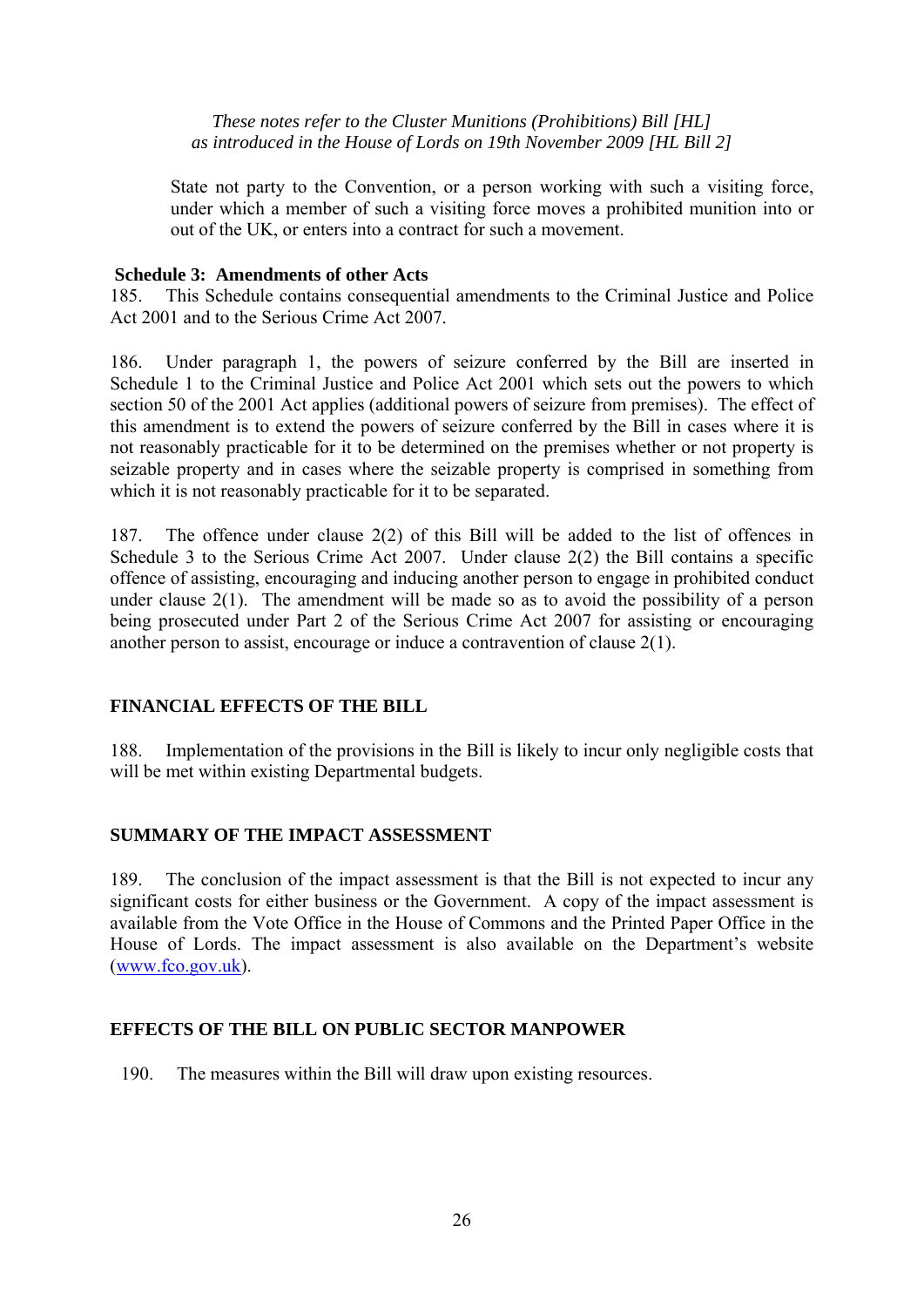# **EUROPEAN CONVENTION ON HUMAN RIGHTS**

191. Section 19 of the Human Rights Act 1998 requires the Minister in charge of a Bill in either House of Parliament to make a statement before second reading about the compatibility of the provisions with the Convention rights (as defined by section 1 of that Act). The Minister of State (Baroness Kinnock of Holyhead) has made the following statement:

"In my view the provisions of the Cluster Munitions (Prohibitions) Bill [HL] are compatible with the Convention rights."

192. The Bill engages Articles 6 (right to a fair trial) and 8 (right to respect for private and family life) of the European Convention on Human Rights ("the ECHR") and Article 1 of the First Protocol to the ECHR (protection of property) but is compatible with the rights set out in those Articles.

193. Article 6(2) of the ECHR provides that everyone charged with a criminal offence is to be presumed innocent until proved guilty according to law. Under the Bill, it will be for the prosecution to prove beyond reasonable doubt that a defendant has committed the elements of the offence with which the defendant is charged but the defendant will bear a burden of proof should they seek to rely on one of the defences in clauses 5 to 9. For example, if a defendant seeks to rely on the defence in subsection (1) of clause 7 (defences relating to state of mind of defendant etc.), they will have to show that, at the time of the conduct constituting the offence, they neither knew nor suspected, nor had reason to suspect, that the object was a prohibited munition.

194. However, by virtue of clause 10, the burden of proof that the defendant bears as regards the defences in clauses 5 to 9 is an evidential burden only. This means that it will be enough for the defendant to adduce evidence which is sufficient to raise an issue with respect to the defence in question. The legal burden of proof will then be on the prosecution to prove beyond reasonable doubt that the defence does not apply. As the Bill places only an evidential burden of proof on the defendant, the Government considers that clauses 5 to 9 are compatible with the ECHR.

195. Article 8 of the ECHR confers a right to respect for a person's private and family life, home and correspondence and prohibits interference with this right by a public authority unless that interference is "in accordance with the law and is necessary in a democratic society in the interests of national security, public safety or the economic well-being of the country, for the prevention of disorder or crime, for the protection of health or morals, or for the protection of the rights and freedoms of others". Article 8 is engaged by the powers of search and entry conferred by clauses 12, 13, 16, 21 and 22 of the Bill.

196. The Government considers that any interference with the right as a result of the exercise of these powers will be in accordance with the law, necessary for the prevention of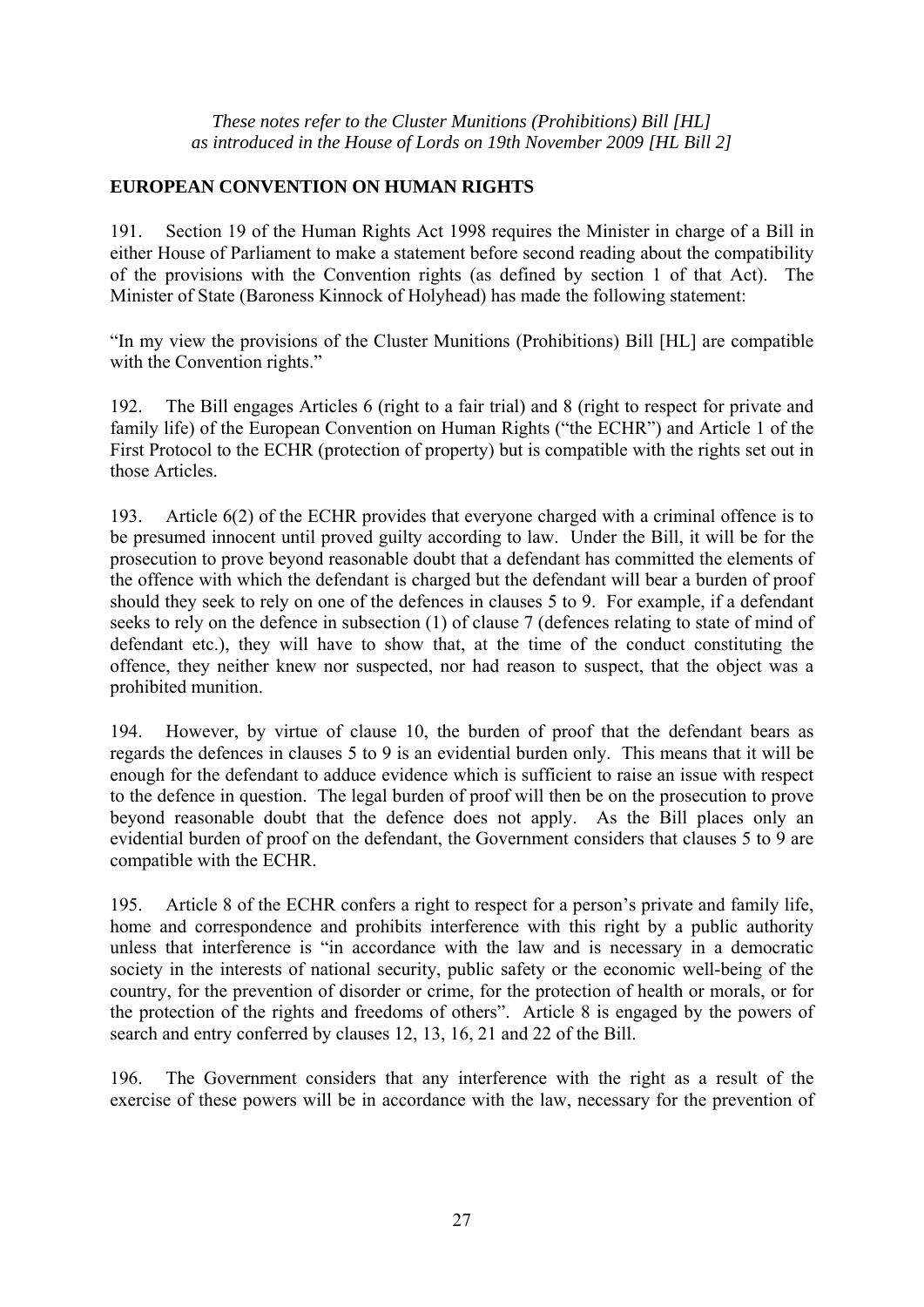crime and necessary in a democratic society, by virtue of being proportionate to the aim of preventing crime. The Bill contains various safeguards, to prevent arbitrary interference that would cause concern under the ECHR. Where entry is under a warrant, the entry must be effected within one month of the date of issue of the warrant and there can only be entry on one occasion (see clauses  $12(8)$  and  $(9)$ ,  $16(6)$  and  $(7)$  and  $21(5)$  and  $(6)$ ). Entry other than under a warrant is limited to premises to which the public has access and premises which are occupied by a person who consents to the entry (see clauses  $12(1)$  and  $(5)$  and  $16(1)$ ). Whether entry is under a warrant or under an authorisation granted by the Secretary of State the additional safeguards in clause 27 will apply. These relate to the production of documents to prove that entry is authorised, entering at a reasonable hour and leaving unoccupied premises as secure as they were found.

197. Article 1 of the First Protocol to the ECHR confers a right to peaceful enjoyment of possessions. A person cannot be deprived of their possessions "except in the public interest and subject to the conditions provided for by law and by the general principles of international law". Under clause 13 prohibited munitions can be made safe and either seized and removed or left in place with a warning affixed to them. The Secretary of State may then, under clause 14 or 15, decide that those prohibited munitions should be destroyed. The Government considers that any deprivation of possessions, by virtue of the provisions of clauses 13 to 15, will be in accordance with Article 1 of the First Protocol. It will be in the public interest and the Bill contains procedural safeguards to ensure that those affected are given an opportunity to make representations before their possessions are destroyed.

198. Article 1 of the First Protocol is also engaged by clause 25, the court's power of forfeiture on conviction. Again, the Government considers clause 25 to be compatible with the ECHR. The court must give any person claiming to have an interest in the item to be forfeited an opportunity to be heard and to explain why it should not be forfeited (see clauses  $25(5)$  and  $(6)$ ).

# **COMMENCEMENT DATE**

199. All the Bill's provisions will come into force on Royal Assent.